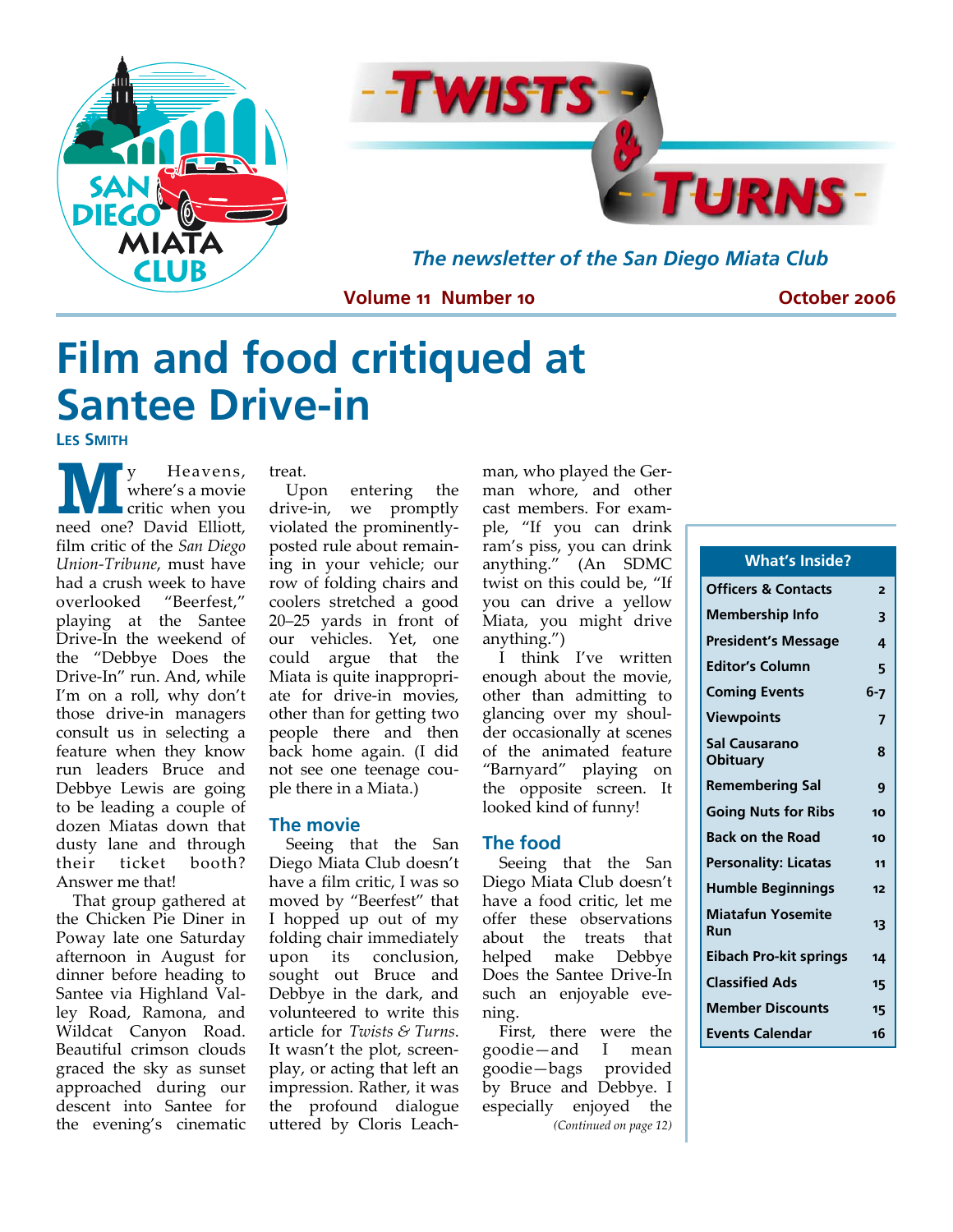# **SDMC Officers**



Sue Hinkle President



Scott Lewis Vice President



Brenda Kay **Secretary** 



Judy Ryan **Treasurer** 

### **Executive Board**

"@..." indicates that e‐mail address ends in @sandiegomiataclub.org

*To send e‐mail to all members of the Board board@...*

| Sue Hinkle                           | 760-735-9456 | <i>president</i> @                                             |
|--------------------------------------|--------------|----------------------------------------------------------------|
| <b>VICE PRESIDENT</b><br>Scott Lewis | 619-890-8305 | vicepresident@                                                 |
| Brenda Kay                           | 858-715-0013 | secretary@                                                     |
| Judy Ryan                            |              | treasurer@                                                     |
|                                      |              | C Thuicates that e-mail address ends in Csandiegoniataciup.org |

### **Administrative Board**

| <b>MEMBERSHIP</b>         | Jerry & Janice Boster 619-437-4465 |                              | membership@ |
|---------------------------|------------------------------------|------------------------------|-------------|
| <b>EVENTS COORDINATOR</b> | Tom Thompson<br>Mark Booth         | 949-492-5885<br>619-670-3789 | events@     |
| <b>CLUB E-MAIL</b>        | <b>Bob Kleeman</b>                 | 619-501-9776                 | postmaster@ |
| <b>WEBMASTER</b>          | Dan Garcia                         | 619-448-4380                 | webmaster@  |
| <b>CLUB REGALIA</b>       | Linda Payne<br>Mary Clark          | 858-560-4272<br>760-737-8971 | regalia@    |
| <b>VENDOR RELATIONS</b>   | (vacant)                           |                              |             |

760-737-8971 **HISTORIAN** Elinor Shack 858‐485‐0278 *mshack@san.rr.com* **NAME BADGES** Vicky Krueger 858‐486‐4711 *vicky@teamvoodoo.com*

### *Twists & Turns* **Staff**

| <b>EDITOR-IN-CHIEF</b>     | Jerry Standefer                                   | 619-295-5993                                 | newsletter@                                                 |  |
|----------------------------|---------------------------------------------------|----------------------------------------------|-------------------------------------------------------------|--|
| Production Editor          | Larry Clark                                       | 760-737-8971                                 | newsletter@                                                 |  |
| <b>FEATURES EDITOR</b>     | <b>Bruce Lewis</b>                                | 619-447-0930                                 | ouizoom@yahoo.com                                           |  |
| PERSONALITIES EDITOR       | Kelley Raymond                                    | 619-846-3784                                 | kray63@yahoo.com                                            |  |
| <b>TECHNICAL EDITOR</b>    | Abe Mara                                          |                                              | abeFM@mad.scientist.com                                     |  |
| <b>MAILING COORDINATOR</b> | <b>Janice Boster</b>                              | 619-437-4465                                 | jboster@san.rr.com                                          |  |
| <b>PROOFREADERS</b>        | Robin Faircloth<br>Carl Martens<br>Cindy Jennings | 760-789-5171<br>619-501-4852<br>619-476-0951 | hawkinlady@cox.net<br>chmartens@cox.net<br>cinjen72@cox.net |  |
| Printing                   | Sign Up                                           | 858-486-6771                                 | signup7@aol.com                                             |  |
|                            |                                                   |                                              |                                                             |  |

The SAN DIEGO MIATA CLUB is a nonprofit California corporation. *Twists & Turns* is the monthly newsletter of the SAN DIEGO MIATA CLUB. Use of articles or stories by other Miata clubs is hereby granted, provided proper credit is given.

Submissions to the newsletter are welcomed and encouraged. When possible, please e‐mail your submissions to the newsletter editor. Submissions may also be mailed to the club's post office box.

Submission deadline is the 15th of each month. The Editor reserves the right to edit all submissions.

### **Contact SDMC**

**On the web**  *www.sandiegomiataclub.org*

**24-hour voice message line**  619‐434‐2007

**By mail**  P.O. Box 180833 Coronado CA 92178‐0833

#### **Club e-mail**

Most club communication is conducted via e‐mail through a Yahoo Group named SDMC‐List. A free Yahoo account is required. Follow these steps to join.

- 1. Go to *http://autos.groups.yahoo.com/ group/SDMC‐List* (capitalization matters!).
- 2. Click "Join This Group!"
- 3. If you have a Yahoo account, log in. If you do not, click "Sign Up" and follow the instructions.
- 4. After logging in, you will be returned to the SDMC‐List "Join This Group" page.
- 5. In "Comment to Owner," state that you are an SDMC member.
- 6. Complete remaining selections, perform Word Verification, and click the "Join" button.
- 7. Your SDMC membership will be verified. The verification and approval process may take several days.

For more detailed instructions, see the club's website.

#### **Membership roster**

The membership roster is avail‐ able to SDMC members only. Fol‐ low these steps to access the roster.

- 1. Go to *http://autos.groups.yahoo.com/ group/SDMC‐List*.
- 2. Log in and click "Database"
- 3. Click on the most current table in the tables list
- 4. To print, click "Printable Report." The printed copy will be 15–20 pages.

For more detailed instructions and options, see the club's web site.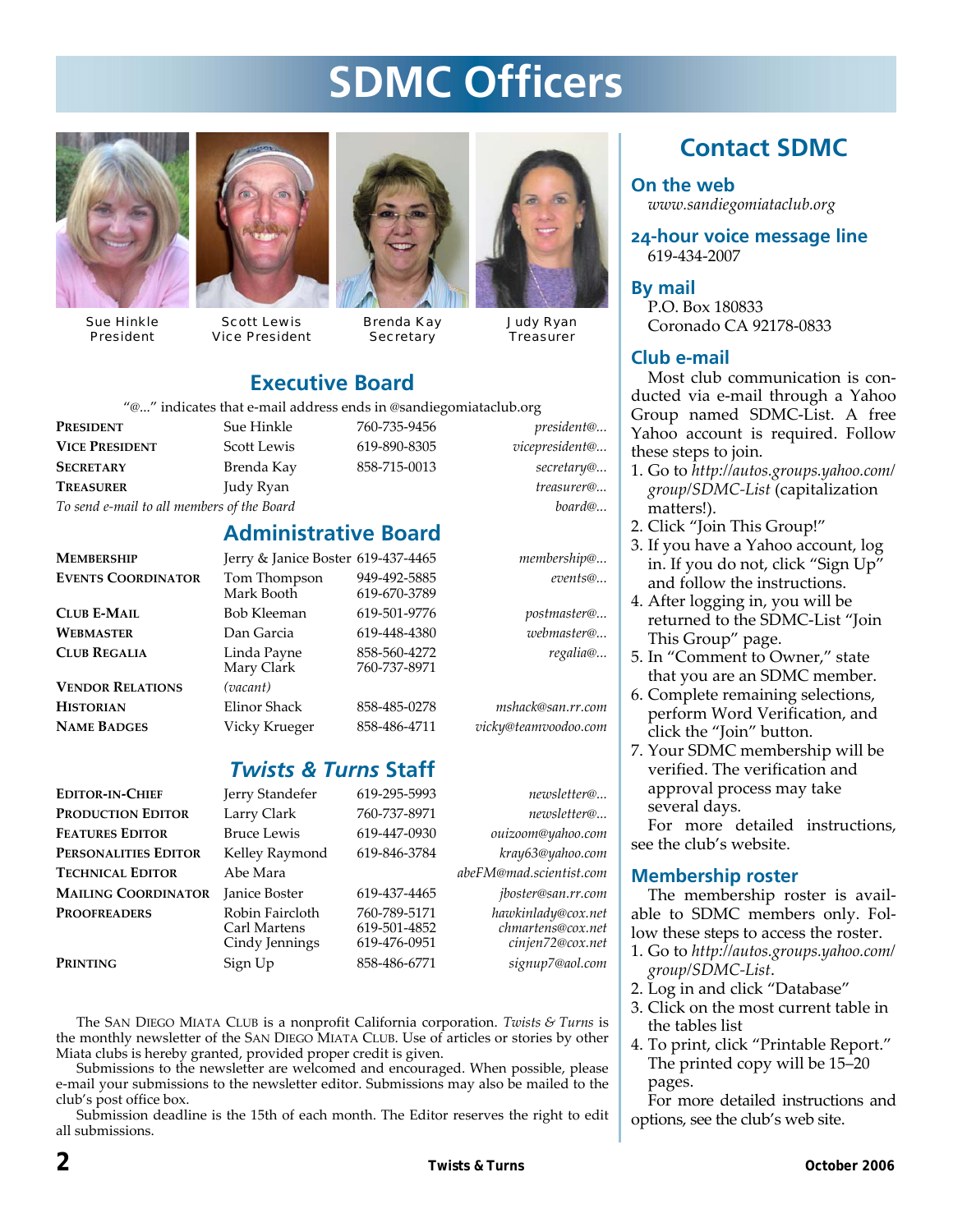# **Membership Information**

### **New Members**

Welcome to our newest members (since the previous newsletter):

| Kelly Fitzpatrick & Kerry Bullard, San Diego 1994 Black                                                 |  |
|---------------------------------------------------------------------------------------------------------|--|
|                                                                                                         |  |
|                                                                                                         |  |
|                                                                                                         |  |
|                                                                                                         |  |
|                                                                                                         |  |
|                                                                                                         |  |
| As of September 14, 2006, we have 290 memberships (107 single, 183 dual)<br>and a total of 473 members. |  |

## **Monthly Meetings**

Our monthly meetings are a great opportunity to meet your fellow club members, ask questions, and share stories. Meetings are held on the fourth Thursday of each month, except in November and December when we meet on the third Thursday.

We meet at the Boll Weevil restaurant, 9330 Clairemont Mesa Blvd., in San Diego (between I‐15 and SR 163). To contact the restau‐ rant, call 858‐571‐6225.

Many members arrive around 6 p.m. to enjoy meals, snacks, or beverages while chatting with their Miata friends. The informal meeting starts at 7 p.m. We guarantee you'll have fun.

### **This month's meeting date: Thursday, October 26**

## **Missing Reports Missing Reports**

This issue is missing some articles we would like to have included. Despite numerous pleas, we received nothing on SDMC's Summer Picnic, Meguiar's Car Care Tech Day, or the summer‐long series of Cruisin' Grand evenings.

The picnic seems a particularly serious omission, being one of the major club‐supported events of the year. The Hunts graciously opened up their beautiful home to us, the Hinkles planned and led a pre‐picnic run, and the club generously provided meats and drinks for everyone. The picnic was also our final farewell to Jim and Laurie Patton. Yet, despite some serious begging, nobody would agree to provide a write‐up of the proceedings.

Considering the effort and expense that goes into creating an event, it doesn't seem unreasonable to ask that at least one member should be willing to document it for posterity and for those who could not attend. It's the least we can do to say thanks to those who give so much to the club.

### **Dues**

Dues are \$35 per calendar year, for either an individual or a dual membership (two members in the same household). Members who join the club in the first half of the calendar year (January through June) pay \$35 for their first year; those who join in the second half of the year pay \$20 for the remainder of the year.

## **Badges**

Have you noticed those engraved plastic name badges that other members wear? Would you like to get one?

Badges are available in colors to match your car. The cost is \$9 each for badges with safety‐pin closures, or \$10 each for badges with mag‐ netic fasteners. Prices include ship‐ ping to your home.

Vicky Krueger handles the order‐ ing. Badge request forms are avail‐ able at the Regalia table at monthly meetings and on the club's web site. All orders must be prepaid.



## **Our Mission**

The purpose of the club is to pro‐ mote the enjoyment of, and enthusiasm for, one of the world's most ex‐ citing sports cars—the Mazda Miata.

Owning and driving a Miata is one of life's great pleasures, and adding the company and camarade‐ rie of like‐minded enthusiasts only enhances the experience. Won't you join the fun as we enjoy the beauty of San Diego County from the seat of a very special little roadster?

**Let's have fun driving our Miatas!**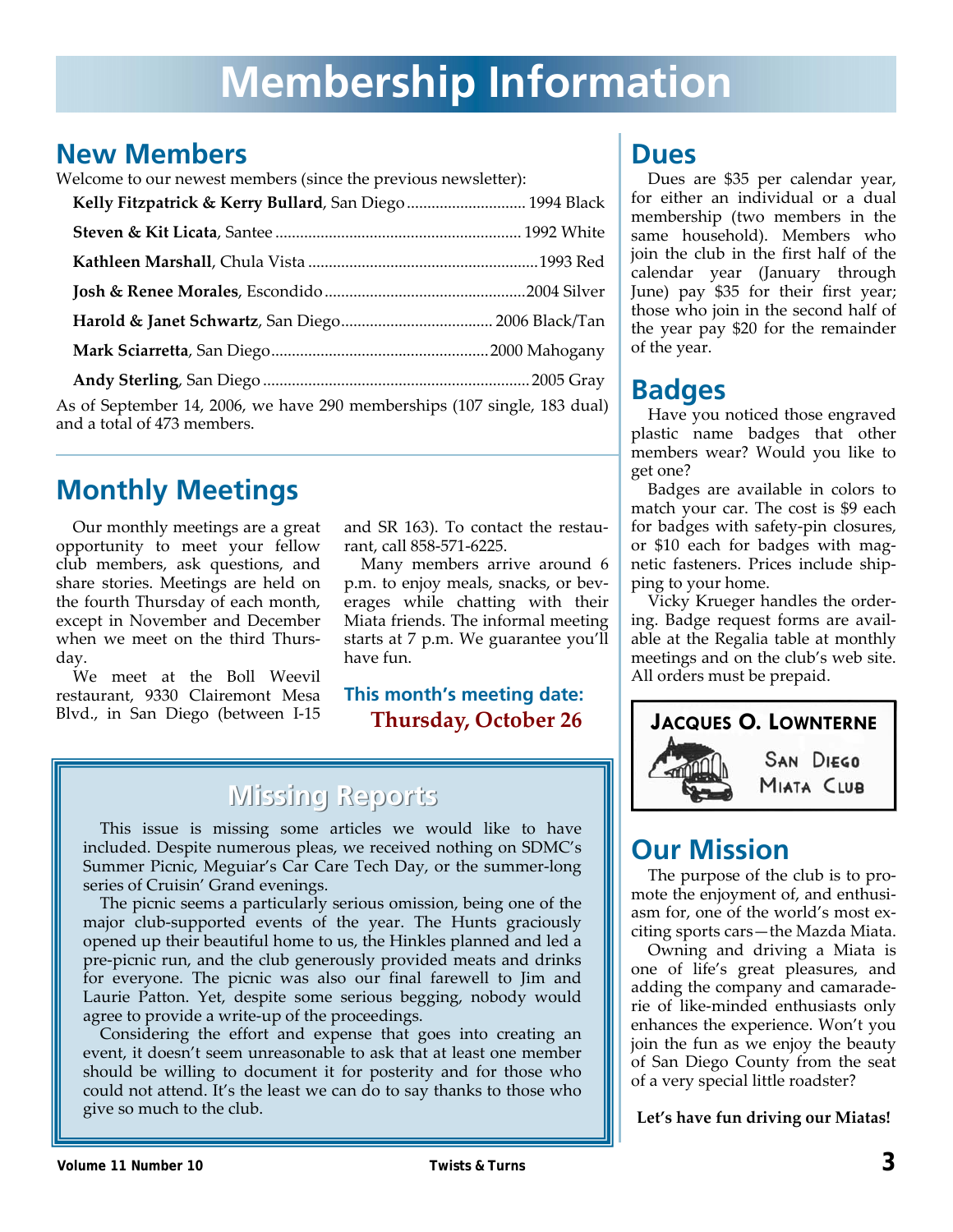# **Top down—It doesn't get better than this**

**SUE HINKLE, PRESIDENT**

**hen** Jack presented me with the new '04 Mazda‐ speed in October of 2004, I made the decision that my new Miata would become my daily driver. I know that many of you garage your Miatas and use your OTMs for driving to and from work. I have found, however, that driving my Miata to and from work every‐ day is a great driving experience. Nothing feels better than the warm sun on your face and the wind in your hair, and, at my age, the last thing I worry about is how my hair looks when I arrive at the office.

I drive with the top down most of the time; however, there are times when the elements force me to put the top up. Driving with the top up is a totally different experience, and I find that I become more tense in heavy bumper-to-bumper traffic. When I'm driving with the top down in bumper-tobumper traffic, my senses come alive. I'm more aware of the surroundings, scen‐ ery, sounds, and the han‐ dling of my Miata.

I travel the I‐15 corridor every day from Escondido to the Mira Mesa exit, and I pass many vehicles with ragtops or retractable hard tops during my hour or so commute. I would estimate that 99 percent of these drivers are commuting with their tops up and don't have a clue what they are missing. They are miss‐ ing out on a great top‐down driving experience.

Many folks consider driving an SUV to be a great driving experi‐ ence for a variety of reasons that include the quiet ride. Others consider high‐performance cars as great driving experiences. The I‐15 corri‐

dor is loaded with high‐ performance vehicles, but the bumper‐to‐bumper commuter traf‐ fic limits any invigorating experi‐ ence for these drivers.

#### **On the road again**

An article by Eunice Bauman in our September newsletter provided our members the highlights of her road trip to the Midwest. Nothing is more fun than a road trip in the Miata, and I'm sure that Eunice did most of her driving with the top down. Jack and I have taken several road trips in our Miatas, covering thousands of miles with the top down through pouring rain, sleet, snow, sandstorms, and high winds. One might think that we are just crazy Miata nuts. However, until you have experienced the pleasure of driving the open road with the

*When I'm driving with the top down in bumper‐to‐bumper traffic, my senses come alive. I'm more aware of the surroundings, scenery, sounds, and the handling of my Miata.*

> top down, you haven't experienced what the Miata has to offer.

> Road trips are a great way to get full enjoyment out of your Miata. In the past, SDMC members have or‐ ganized very few road‐trip events.



In reading through other Miata club newsletters, I've noticed that road trips are common. Hosting road‐trip events is just as easy as hosting a local run event, but these are week‐ end events and provide the partici‐ pants new experiences, new places, new roads, and good old Miata ca‐ maraderie.

Our events calendar has numerous open weekend dates, and I would like to en‐ courage the membership to consider hosting some road‐ trip events. To get started, all you have to do is pick an in‐ teresting destination, map the driving route, and arrange for accommodations. Of course, you can plan many other things to include with the road trip, but that is up to you. If you need help plan‐ ning and organizing an event, the executive board is more than willing to give you all the help you need.

So the next time you back

your Miata out of the garage, remember to keep the top down, the sun in your face, and the wind in your hair. It's the best driving ex‐ perience no matter what roads you travel, near or far.

See you around the next curve!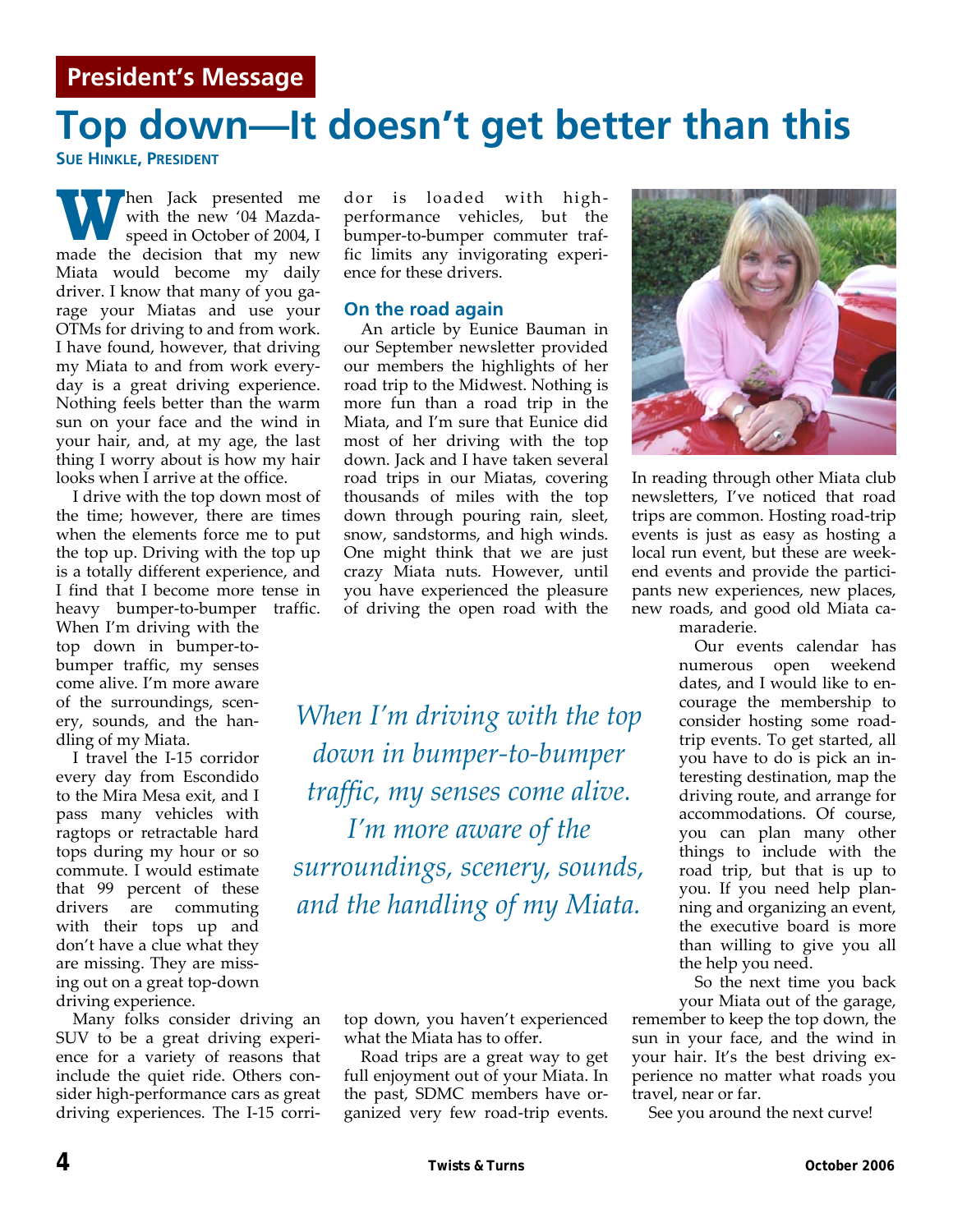# **Impressions after one year with the NC**

**JERRY STANDEFER, EDITOR-IN-CHIEF**

**F** inally, the California Department of Motor Vehicles has joined the 21st century. This year, I was able to pay my vehicle registration online. No check writ‐ ing, no visits to a DMV office, and I received my new registration in less than a week. Efficiency from a government agency—what a wonderful experience.

This event was so tremendous in my mind that I nearly missed an‐ other revelation: I have owned my NC just two weeks shy of a year. Has it really been this long already? It feels like it was just yesterday that I was trading in my cherished 2004 Mazdaspeed. So, how has this past year been?

#### **Power to spare**

The NC's engine is one of the biggest improvements that Mazda has made. Despite its small displace‐ ment, power is surprisingly plenti‐ ful. Mazda was boasting about the flat torque curve, and I am a be‐ liever. Downshifting is something I just don't do as often as I did in my previous Miata, which is a shame because the new six‐speed transmis‐ sion is so smooth and eager to please. Even at 2,000 rpm, the en‐ gine will easily accelerate.

Because of the new torque curve, I have developed a new skill: skip‐ shifting. It is very common for me to jump from fourth gear to sixth. I have also found myself shifting at much lower engine speeds than I used to, and I'll often find myself in sixth gear at 40 mph. Not only does this provide a more relaxed and re‐ fined feel, it also helps out consid‐ erably in fuel mileage.

My first highway trip was the day after I bought the car. I didn't use cruise control, and I varied the engine speed as per the owners man‐ ual for breaking‐in the engine. I was impressed to find that I got a solid 30 miles per gallon. 9,000 miles later, I have been averaging 30–32 miles per gallon on the highway, usually with the top down. Around town, I have been getting 22–25 mpg, depending on how heavy my right foot is. This fuel mileage is ter‐ rific considering that I'm generally not a conservative driver. It's too bad that I have to feed it premium fuel.

#### **Riding the waves**

The NC's suspension has been the focus of a lot of criticism, from the Miata community and myself. On one hand, it's a wonderful little highway cruiser. At speeds above 70 mph, the ride is so smooth that it would make Cadillac and Lincoln proud. At lower speeds, the ride harshness is about on par with a softly sprung family sedan.

Despite the soft ride, the NC han‐ dles very well. That is if you are willing to ignore the significant body roll, trusting the car's suspen‐ sion and tires. Even with the stock suspension, I had absolutely no problem keeping up with other Miatas in the twisties.

I recently installed the Eibach Pro‐kit springs, as described else‐ where in this issue *[see page 14]*. Now that I have it, my problem is to not run into the Miatas in front of me in the twisties. (I suppose I'll have to get into the lead pack to really test these springs, as well as my courage.) The ride is a bit firmer, but still smooth and a lot softer than my Mazdaspeed was.

#### **Refinement**

The NC's stiffer chassis really cuts back body flex. The whole car feels very solid, with virtually no creaks or rattles, even over large bumps and potholes. With just over 9,000 miles on the odometer, it still feels new except for a few rattles that are



extremely intermittent. In compari‐ son, my previous Miata was already beginning to rattle quite a bit at the same mileage. Rattles drive me in‐ sane, so I'm very pleased with the NC so far.

The engine's smoothness also lends itself to the feeling of refine‐ ment, along with the smooth suspension. Some may argue that it all takes away from the classic roadster experience, but I'm not complain‐ ing.

#### **Teething**

I have had a few minor problems, none of which impact the function‐ ality of the car.

My cloth convertible top has a flap on each side that gets pinched between the frame and the tensioning cable. The result is a small por‐ tion of fabric that sticks out when the top is up. These have not caused any leaks, but they look bad if you notice them. The dealership I go to has verified the problem, and they will have to send the car to an upholstery shop for repair, under war‐ ranty.

The AudioPilot feature of the Bose head unit doesn't appear to function. It is supposed to automati‐ cally adjust the volume and equali‐ zation based on ambient noise in the *(Continued on page 10)*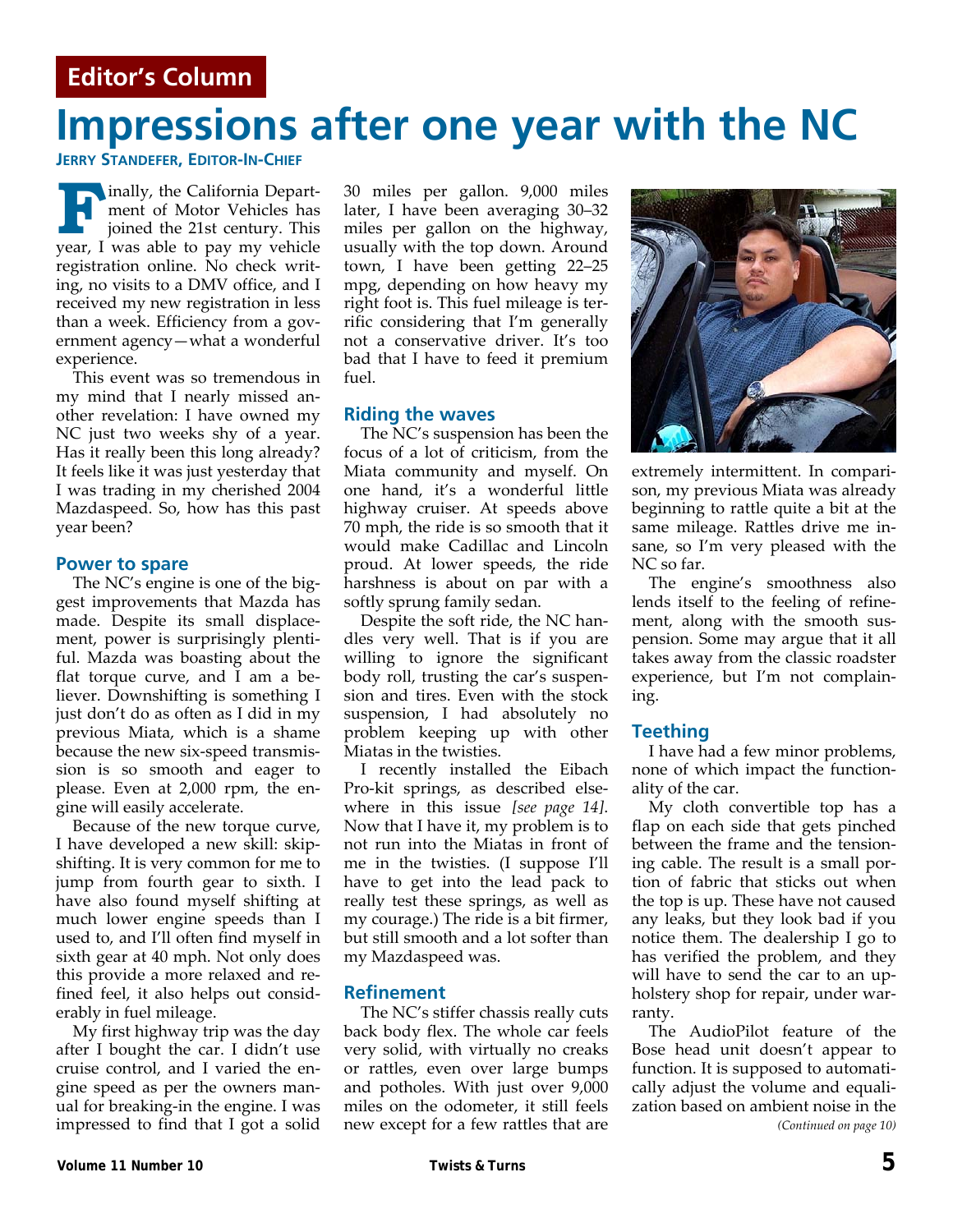# **Coming Events**

### **SRT Coronado Speed Festival**

**Date:** Saturday and Sunday, October 7 and 8 **Time:** 8 a.m.–4 p.m. each day

[Sat. only]: 7:30 a.m. meet; 7:55 a.m. depart

**Meet:** [Sat. only]: Tartine's, 1106 1st Avenue, Coronado

**Contact:** Jerry & Janice Boster, 619‐437‐4465, *membership@sandiegomiataclub.org*

**Details:** Staged on the runways and taxiways of NAS North Island, the Coronado Classic Speed Festival features over 200 of the world's top racing machines from years gone by, competing on a spectator‐friendly 1.6 mile course. The racecars are chosen on the basis of their histori‐ cal significance and certified authenticity. Fans may also browse vendors, and visit with drivers and crews in the paddock.

On *Saturday only*, Jerry and Janice Boster will lead a caravan from Tartine's to the Speed Festival. Members who wish to enjoy breakfast before the races should allow time for eating.

Tickets are available through the San Diego Fleet Week website. Advanced tickets cost \$25 for one day or \$30 for two, plus \$3 for postage and handling. Tickets may also be purchased on the day of the event for \$30 for one day or \$40 for two.

Car Club Corral passes can be obtained from the Bos‐ ters by sending a self‐addressed, stamped #10 envelope to SDMC (P.O. Box 190833, Coronado, CA 92178) not later than Wednesday, September 27, or by bringing it to the SDMC monthly meeting on September 28. Corral passes will be mailed as soon as they are received from the Speed Festival.

**Links:** *www.coronadospeedfestival.com www.fleetweeksandiego.org/event37.htm*

### **Speed Festival Car Show**

**Date:** Saturday and Sunday, October 7 and 8

- **Time:** 8 a.m.–4:00 p.m.
- **Meet:** See previous entry

**Contact:** Steve Waid, 760‐432‐0727, *swaid@cox.net*

**Details:** The Navy wants as many cars as possible to show up and be on display, whether in the Car Club Corral or the car show. In previous years, the hot rod, street rod, low rider, and muscle car enthusiasts donʹt bring their cars. The car show is an attempt to bring those folks to the Speed Festival. Proceeds will go to the Navyʹs Morale, Welfare, and Recreation (MWR).

This car show is optional, open to anyone who wants to show a car, whether they are a member of a car club or not. Two trophies will be awarded each day in each of 20 classes. That means 80 trophies over the weekend. Miata is a class, meaning two trophies will be given each day.

Details of the car show and the entry form can be found on the Speed Festival website.

For an early car show registration fee of \$30 for one day or \$40 for two days, you get one admission (\$25 or \$30), a T‐shirt, a goody bag, and a chance at a trophy. You don't need a corral pass. You can register for the event on the day of the event, but the fees go up to \$35 each day. (Itʹs not clear if you can get a two‐day car show pass on Saturday at an increased price.) The re‐ duced car show registration deadline is September 23.

**Link:** *http://www.coronadospeedfestival.com/event/ pdf/1st%20Annual.pdf*

### **Halloween Costume Party**

| Date:    | Saturday, October 28                   |
|----------|----------------------------------------|
| Time:    | 8:00 p.m.                              |
| Meet:    | Clark home, 1645 Crescent Knolls Glen, |
|          | Escondido                              |
| Contact: | Mary or Larry Clark, 760-737-8971,     |
|          | maryclark@pobox.com                    |

Details: A strictly social, non-driving event. Costumes are strongly encouraged but not mandatory. Prizes will be awarded for creativity. Food and soft drinks will be provided; BYOB if you want something stronger. *RSVPs requested by Thursday, October 26, to ensure that we have enough food.* The spa will be masquerading as a boiling cauldron, so bring swimsuits and towels if you want to get into hot water with your fellow Miatans.

**Directions:** I-15 to Via Rancho Pkwy; west to Del Dios (T intersection); right on Del Dios; right at Signal on Citracado; left at top of hill onto Scenic Trails; imme‐ diate, forced left onto Crescent Knolls.

### **Sal Causarano Memorial Service**

| Date: | Saturday, November 4                      |
|-------|-------------------------------------------|
| Time: | $10:00$ a.m.                              |
| Meet: | Mt. Olive Lutheran Church, 14280 Poway    |
|       | Road, Poway                               |
|       | <b>Contact:</b> Sue Hinkle, 760-735-9456. |

**Contact:** Sue Hinkle, 760‐735‐9456, *president@sandiegomiataclub.org*

**Details:** A memorial service will be held in remem‐ brance of Salvatore Causarano ("our pal Sal"), a long‐ time member and past‐president of the San Diego Miata Club.

SDMC member Ken Roberts, pastor of Mt. Olive Lu‐ theran Church, will conduct the memorial and Celebration of Life service. All members and friends of San Diego Miata Club or other Miata clubs are invited to attend and participate as we bid our final farewell to Sal.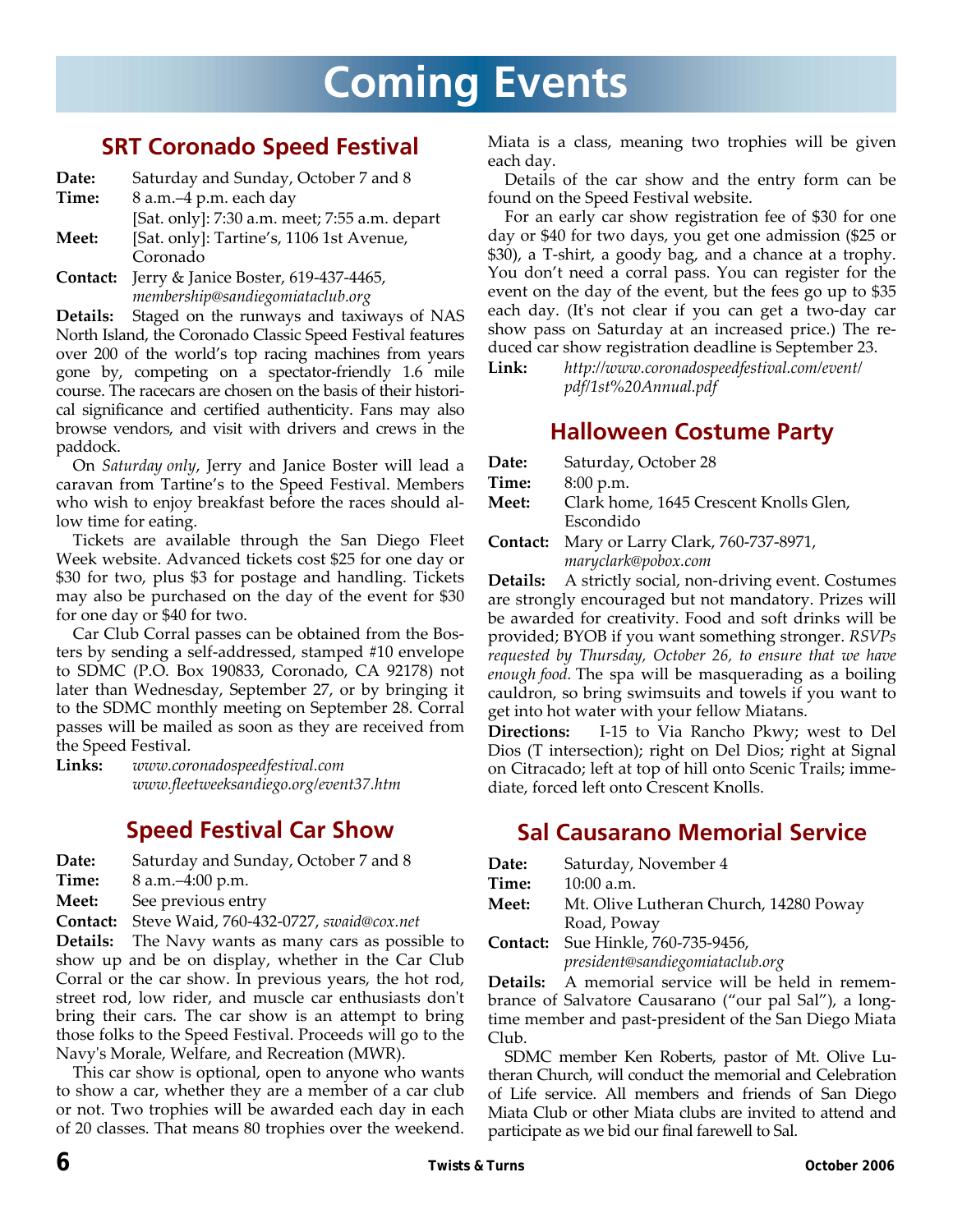Following the service, the Our Pal Sal Memorial Run will depart from Mt. Olive Lutheran Church and proceed along some of Sal's favorite roads to Ramona. A late lunch stop is being planned at a restaurant in Ramona.

RSVP to Sue Hinkle.

### **Toys for Tots Car & Motorcycle Show**

| Saturday, November 4                                          |
|---------------------------------------------------------------|
| 8 a.m. (entrants);                                            |
| 10:00 a.m. $-2:00$ p.m. (spectators)                          |
| Marine Corps Recruit Depot,<br>1600 Henderson Ave., San Diego |
|                                                               |

**Contact:** *Jose.Ortega‐Garcia@usmc‐mccs.org*

**Details:** This is one of the Marine Corps' premier car and motorcycle shows. It has become a great morale booster for service members who are unable to go home for the holiday and for the family and friends of service members who reside in the San Diego area. More than 200 cars, trucks, and motorcycles participated in last year's event.

The entry fee to show a car or bike is just \$10 plus a

new unwrapped toy. For everyone else, just bring your friends and enjoy the show. Awards go to the top three cars in each category, top three motorcycles, Generalʹs Choice, and People's Choice.

Complimentary breakfasts will be served to entrants between 8:00 and 10:00 a.m.

**Link:** *http://www.mccsmcrd.com/documents/ CarShowRegistrationBWNov06.pdf*

### **Palms to Pines to Palms Weekend**

**Date:** Saturday and Sunday, November 18 and 19 **Time:** TBD **Meet:** TBD

**Contact:** Chip Kushner

**Details:** Chip plans to repeat his Palm Springs week‐ end getaway. He is working on arranging an SDMC visit not only to the McCormickʹs vintage car show and auction, but also to the Palm Springs Revival historic auto races. He is planning on paddock parking at the races as well as a few laps on the track with the pace car during the lunch break.

## **Viewpoints**

#### **Meguiar's Car Care Tech Day**

First of all, my thanks to Ken Hurd for arranging another trip to Meguiarʹs corporate offices in Irvine. Ken not only provided a nice coastal route to our destination, but also provided donuts for all to enjoy. Thanks, Ken!

Believe it or not, this was my first trip to Meguiar's, and I was very favorably impressed with both their facility and their hospitality. Meguiar's not only provided instruction and hands‐on training, but also some free product samples, a nice discount on all orders placed that day, and delicious pizza for lunch.

*—Mark Booth*

#### **Cars, Nuts, and Ribs**

With *93 Noir* laid‐up over the weekend at Dennstedt's with an overheating problem, we joined Vicki and Bryanʹs group after their arrival at Bateʹs Nut Farm. The grounds were overrun with classic car show entrants. There was quite a selection of vehicles from all eras to admire. Then it was just a short hop into Valley Center for lunch in our private room at Fat Ivor's Rib Rack. Moral: Even if you can't run with the Miatas, never pass up an opportunity to eat with their drivers! Thanks for a delightful mid‐day escape from scraping/painting and housecleaning.

*—Les & Dyanna Smith*

#### **Debbye Does the Santee Drive-In**

After suffering through *Beerfest*, I take back everything negative I might have said or even thought about last yearʹs selection, *The Dukes of Hazard*. In fact, I really believe Dukes should have received an Oscar (Mayer).

*—Larry Clark*

#### **SDMC Summer Picnic**

What a fun day! Sue and Jack put together a fabulous run over many roads we don't visit very often. In fact, I heard several comments from newer members that they had never been on some of those roads before. And, of course, the finish line was Casa Hunt where we were treated like family and feasted like kings and queens! Sure, it was a warm day. But that made the dip in the Huntʹs swimming pool all the better! (I was surprised at how few members brought their suits.)

Our thanks to Sue and Jack, Pam and Dave, and to everyone that attended and brought delicious eats! For those that missed the event, this was your last (club event) chance to say goodbye to Jim and Laurie Patton. They leave for Ohio on Thursday. Jim & Laurie, you will be missed! Come back and visit or, better yet, move back here again some day!

*—Mark Booth*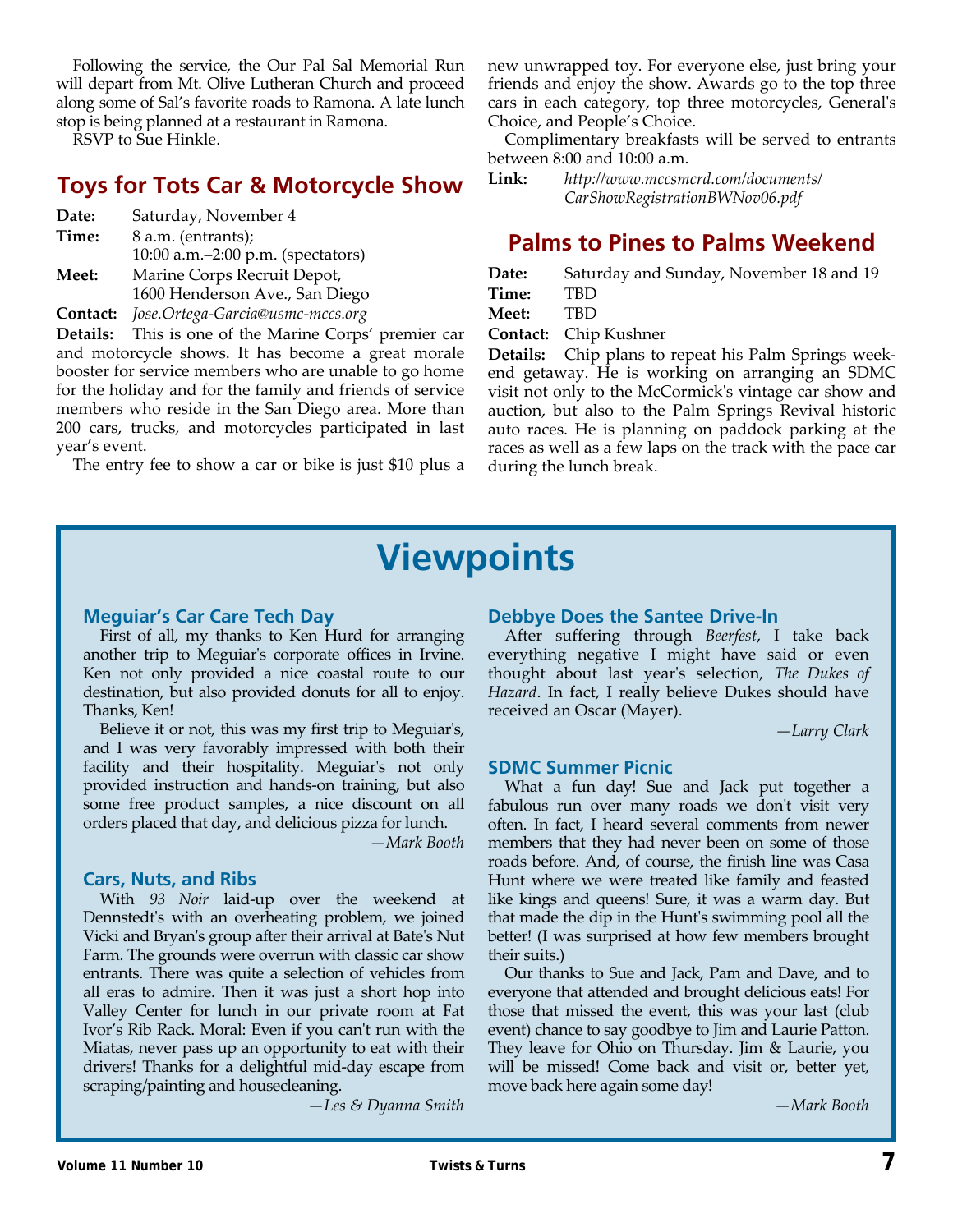# **Salvatore "Sal" Causarano**

**1948–2006** 



San Diego Miata Club regrets to announce that Sal Causarano, president of the club for 2002–2003, passed away on August 30, 2006. A long‐time member of SDMC, Sal also served the club as secretary in 1999–2000 and as vice-president in 2000–2002.

After retiring, Sal and his wife Geri relocated in 2003 to Charleston, South Carolina, and later to Waynesville, North Carolina. While in Charleston, Sal became vice‐president of the LowCountry Miata Club.

A memorial service is planned for November 4 in Poway, and will be followed by a memorial run for "Our Pal Sal." (Please see "Coming Events," page 6, for details on both.) In his final newsletter column as president, Sal wrote:

> An empty nest led us to a new life to be seen. A broken Ford led us to a new car plan. She was dark, sometimes blue and sometimes green. "Ahh! I have a car club for you," said this Voodoo man. A car club? We said, let us see, let us bring our new CANDIE. Five years have passed and not a single regret. We got involved, we had fun, we had laughs and lots of smiles. So now we must leave, it's not easy you can bet. You see, it's not the car club we're leaving But the friends made over all those Miata miles. So let's not say good-bye, but rather "See you around that next curvy road." For we're one big family, I know we'll meet again. And maybe we'll sit and talk and have some pie ala mode. You see, it was the car club that made us whole And the friends that will always remain. That little car, that Miata, is so good for the soul.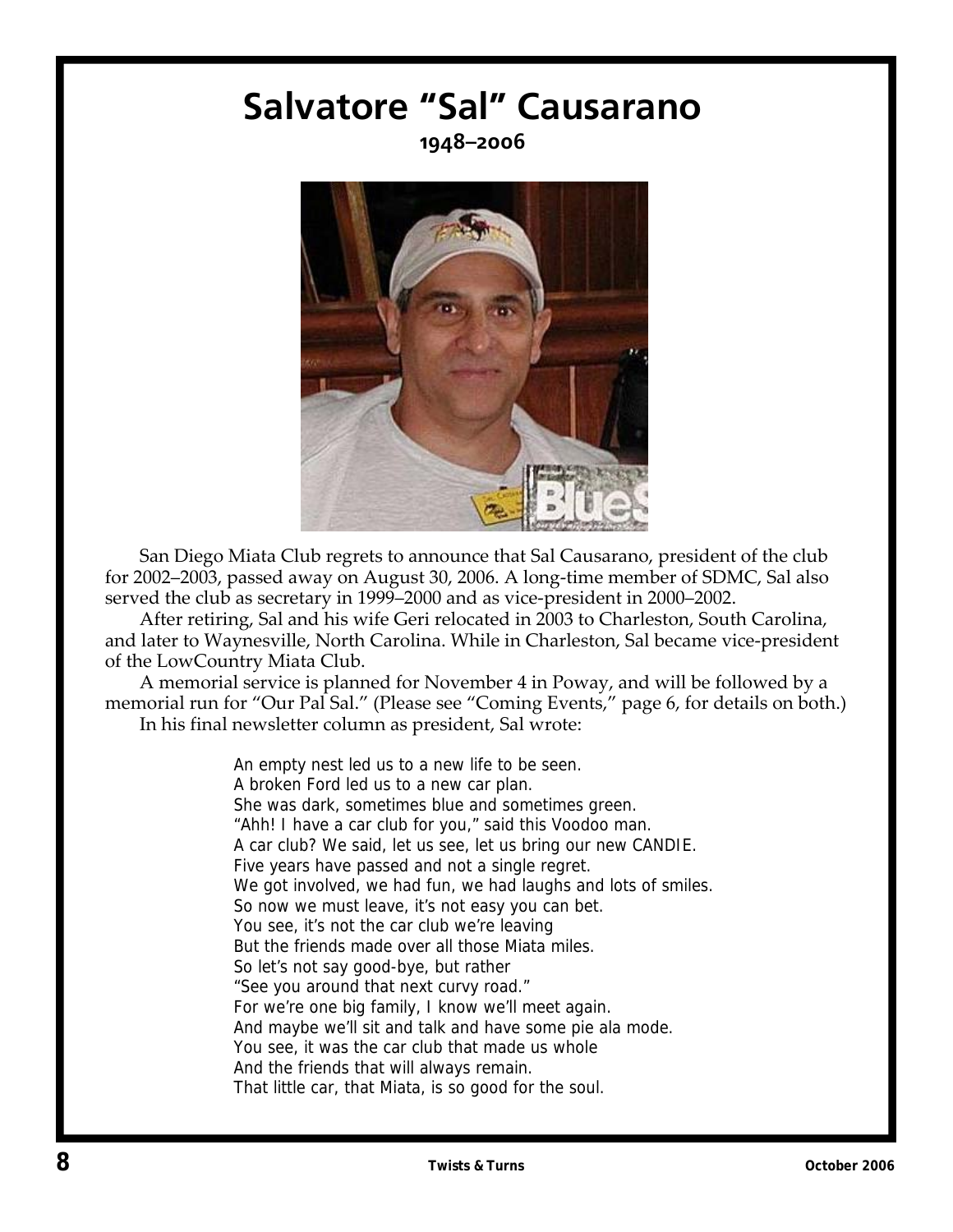# **Remembering Sal**

#### **STEVE WAID**

**I I I** was early this morning when I heard that my friend, Sal Causarano, had succumbed to cancer after being diagnosed only a few months ago. I was expecting it, but I wasn't as prepared as I thought.

When I first heard that Sal had cancer, I didn't know what to say to him or Geri. And when I think of Sal, it is always Sal and Geri—they were a team. Anyway, I didn't know what to say, so I said nothing. Now that Sal is gone, I know what to say.

As a Christian, I know that my friend, Sal Causarano, is now the hap‐ piest he has ever been. His faith has assured him of that. But those of us who knew and loved him are grieving, knowing that we won't be able to enjoy his company again.

For months, because I didn't know what to say, I have just been remembering my times with Sal and Geri. Because these are memories, they don't necessarily contain all facts. But that is the great thing about memo‐ ries. They allow you to remember the way you want to remember things. I hope some of these ramblings will cause some pleasant and funny memories for you as well.

As has happened with many of my other friends from the Miata club, Laurie and I first met Sal and Geri at their first event with SDMC. We had been members for about a year, but we felt like long-timers. We sat with them and talked, and within a few months, Sal and Geri were regulars at SDMC and in our home. Because they lived in "RaMOANa", I made sure that they were teased regarding "living out of the country," "needing shots and a passport," "asking when the traffic light was turned off each night," and all that kind of stuff.

Sal was basically an introvert who somehow got hooked up with Geri and therefore was never allowed to be an introvert. Sal's sense of humor was dry and subtle in some ways. At a monthly meeting or a run drivers meeting, whenever there was any kind of "loss of control" by the meet‐ ing leader, after the noise died down, you would hear from the back, "you're doing it wrong." That was Sal.

Sal was club secretary, VP, and then the fifth president of the San Diego Miata Club. Because of that, I got to tell him that "*he* was doing it wrong" plenty of times.

The memories that I really want to share are the snapshots in my mind of events and moments that will never leave me. They are part of my life's structure that gives it texture and vi‐ tality.

There was a rally‐type of run that the Langmaids put on a few years back, which was themed around the *Survivor* TV show. We have a photo‐ graph of Sal standing on the front of a rowboat pointing in one direction as if he were Columbus sighting the new world, while Dennis Garon rowed the boat in the opposite direction. I don't have any recollection of what they were trying to do, or why. I only re‐ member that snapshot in my head.

Another photo that I remember: There was a ladies‐only run that my wife and Geri were putting on. Sal, Elliot Shev, and I showed up sporting wigs, dresses, and large balloons posi‐ tioned appropriately. That snapshot resides in my catalog of Sal Causarano memories.

In 2000, Sal, Geri, Laurie, and I took our two Miatas on a 2,000‐plus mile trip through Utah, ultimately ending up in Provo to participate in the Utah club's Fall Mountain Run. Our trip took eight days getting there. About halfway through the trip, we stopped at Lake Powell and rented a boat so that we could go see Rainbow Bridge. Sal was elected to drive the boat be‐ cause "he owned a boat at one time." We found out later that it was a small sailboat, but that only makes the memory funnier.

As we were trying to get back be‐ fore the sun went down (those of you who have been on Lake Powell know why that put fear in our hearts), and having spent more than \$200 to fill the gas tanks, we were going as fast as we could. Sal, The Assassin (that's what I called him after this adventure) was at the wheel. I was sitting in the bow of this open‐bowed boat. I got up to go back to the ice chest and get a drink. At that instant, Sal deliberately (that's my story and I'm sticking to it) turned into another boat's wake, launching me into the air and then crashing me into the windscreen, shattering it, and giving me the biggest raspberry on my right buttock (as Forrest Gump would say). Again, the reality of what happened will never replace how I remember it, and how much we laughed about it afterward.

On that same trip, we stopped at a Shoney's for lunch, just off of Inter‐ state 15 in St. George, Utah. Two younger couples sat down at the table next to ours. A young man got up and apparently left for the restroom. As soon as he was out of sight, the girl he was with tapped me on the shoulder and said, "It is his birthday today. Would you help us sing happy birth‐ day to him when he comes back?" I turned slowly and looked at Sal. He looked at me. We began laughing so loud that the whole restaurant stopped. They were unsuspectingly treated to Happy Birthday, the SDMC/Steve Waid version. I can see that moment in my mind so clearly that I'm sure it will never fade.

In 2002, after listening to me for years, Sal and Geri showed up at our house driving their brand new 2002 special order Vivid Yellow Miata. They had turned from the Dark Side. For me, it was almost like having an‐ other child.

I could tell many more stories about our times with Sal and Geri. The things that they did for the club and the help that they were to us and others are there as well. But, it's these memories, these snapshots, and these moments in my life that mean the most.

Sal, I will miss you, but you will never be forgotten.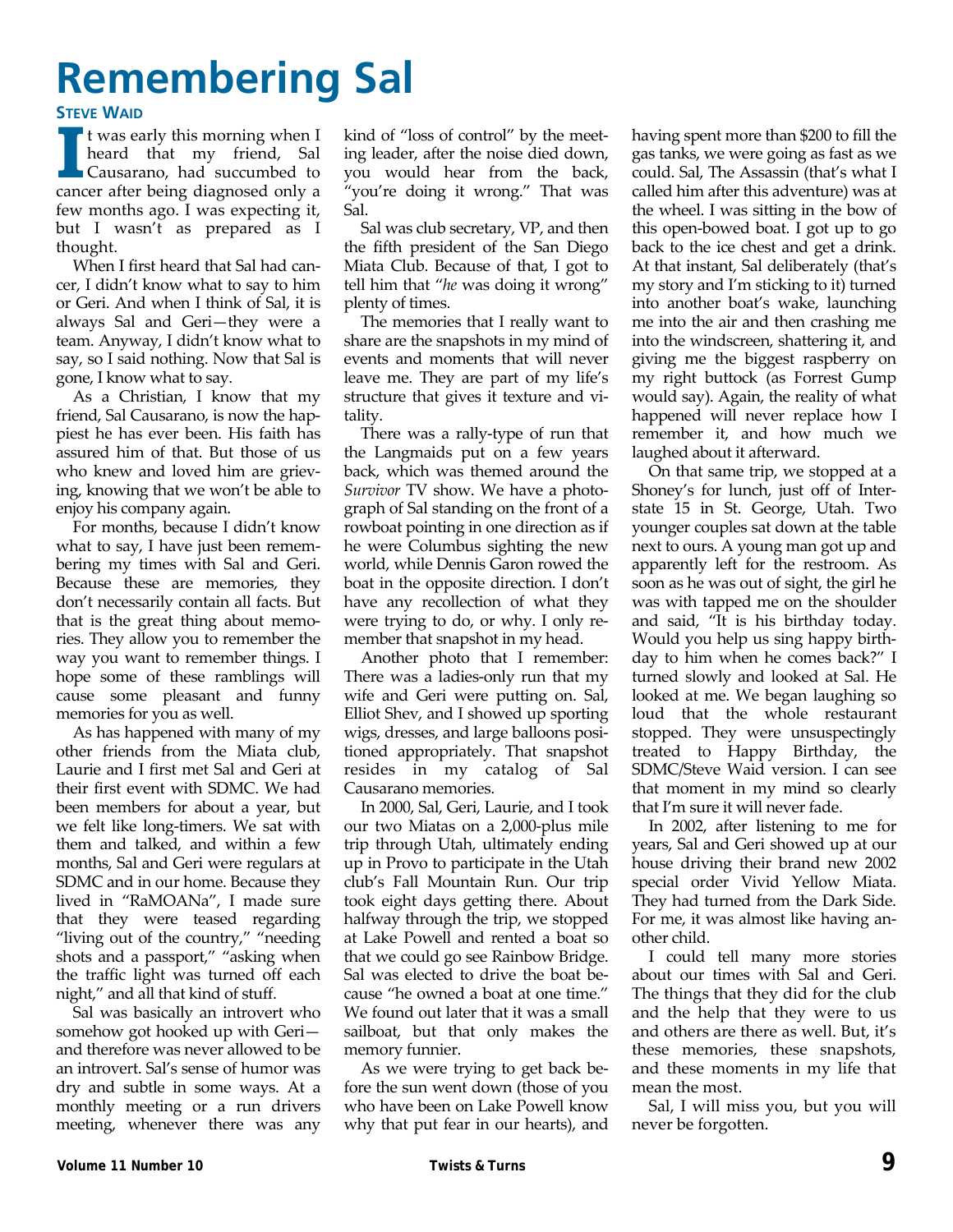cabin. It doesn't seem to do any‐ thing.

The clutch pedal squeaks, which seems to be a general problem with all of the Mazdas that I have owned (five so far). There is a technical ser‐ vice bulletin about it, which recom‐ mends replacing the clutch starter interlock switch. It has been switched out, and the squeaks went away for a while, but they're back.

The tan plastic piece that houses the power window switches is fad‐ ing. It was barely noticeable at first, but now it just pops out at you. I haven't brought this up yet.

Overall, I have been very im‐ pressed with the NC, and it seems to be holding up well. The new springs made a huge difference, and I don't have much to complain about any more. Let's see what I think when year two draws to a close.

## **Personalities**  $\parallel \parallel$ <sup>HELEN SHARP</sup> ey, y'all. It was so fantastic **Wanted**

The "Personalities" profiles are popular features in each issue of *Twists & Turns*. Kelley Raymond, who edits those, is always looking for members to be featured in future issues.

Subjects may be long‐time or recent members of SDMC. The interview process can be conducted in person or via e‐mail, using a brief questionnaire. You can even write your own profile and have Kelley edit it for you.

Almost all of our members have interesting stories to tell, yet many of us know little more about some of our fellow members than what color car they drive.

Help us all get to know you better. Volunteer as a profile subject by sending an e‐mail to *newsletter@sandiegomiataclub. org*.

# **Going nuts for ribs**

#### **VICKI KIEHL**

**I <sup>t</sup> was September 9, another sunny<br>day in Southern California. A<br>group of eager Miata enthusiasts<br>left the San Marcos Burger King and** day in Southern California. A group of eager Miata enthusiasts left the San Marcos Burger King and headed out for a run.

We encountered fantastic wind‐ ing roads and beautiful scenery in North County. The weather could‐ n't have been better, sunny and still cool. We traveled through moun‐ tains and past ranches with horses and llamas. We also viewed some unique houses.

When we reached our destination, Bates Nut Farm in Valley Cen‐ ter, the American Classic Car show was in progress. Everyone enjoyed walking around and looking at the classic cars. As we met up with more Miata Club enthusiasts, we also checked out the nut farm itself and toured the shops and all the "goodies" inside.

As noon approached, being a fun‐ loving and hungry group, we opted to continue our travels, stopping at the famous Fat Ivor's Rib Rack in Valley Center. The food was great! We sat on their shaded patio and had the place to ourselves.

We all enjoyed the great food and friends to share it with. When lunch was over, we continued our drive back to Escondido, stopping for de‐ sert at the Escondido Dairy Queen.

Cars, nuts, and ribs, plus ice cream and friends, make for a fabu‐ lous day!

# **Back on the road**

**H II ey, y'all. It was so fantastic**<br>to finally get behind the<br>wheel for a run again. I to finally get behind the specifically chose the "Debbye Does the Santee Drive‐In" to get my toes (or knees, actually) back in the water. Bruce and Debbye always plan runs that challenge drivers, and yet allow for those of us who may prefer (or require) a less spirited pace.

Of course, Bruce did point me in the wrong direction to a gas station, and he did leave without me. (I know, I did say I might bail if the knees gave out, but I meant on the run, not before.) I also remembered the time on the Madonna weekend when certain parties tried to leave the rest of the group eating dust.

When I realized the situation, I tried to contact the group on my CB, only to get static for my efforts. So, my only option was to catch up. I could hear the sweep on occasion, and figured I was only a few min‐ utes behind.

Highland Valley was as twisty as

I remembered. I seem to have seen more of it than last time. (Could it be that I was going a bit slower?) Each time I heard a landmark men‐ tioned, I timed it until I reached that point, and felt sure that, by the time the group got to Ramona, I would gain enough time to catch up.

The sight of those jewel-colored cars lined up on the side of the road (waiting for me? Of course!) was reward enough for my "harrowing" solo ride on what I consider one of the more challenging roads in this area. By that time, fatigue was set‐ ting in, and since I had proven one more time to certain people (you know who you are) that I will not be left behind, I decided to hold out until we got to Ramona as a last tribute to Sal. (Geri saved my life, you know. It was she who insisted I get a roll bar.)

At Ramona, reluctantly, I headed back into the sunset for home, an ice pack, Vicodin, and bed. But, damn, it was good to be back on the road again!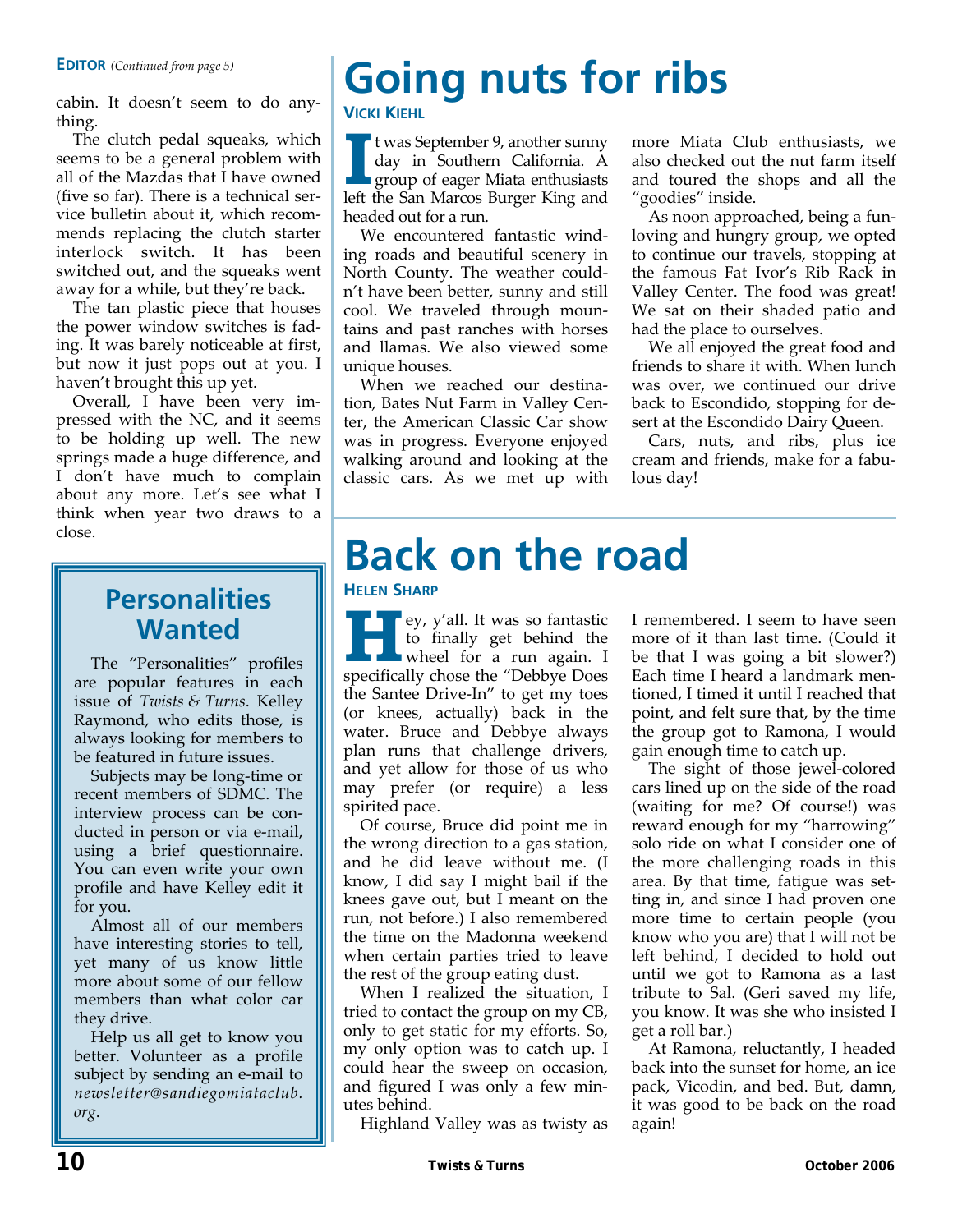## Personalities **The Licatas: Hypnotized by a Miata**

**KELLEY RAYMOND**

s ome people join the Miata<br>club and then get into auto-<br>crossing. Steven Licata went<br>the ennesite route (nun intended) club and then get into auto‐ the opposite route (pun intended).

Back in February 2005, Steven was already an experienced auto‐ crosser. While serving on the protest committee at a local event, he was asked to rule on a Miata that was being protested by another competi‐ tor. In the process, he noticed a For Sale sign on another Miata: a '92 white that was owned by the same driver. Even though Steven upheld the protest, he and the owner *were* able to agree on terms for the car. Steven later told his autocross club that he can't afford to be on any more protest jobs!

When Steven and his wife Kit joined SDMC at the August 2006 meeting, they already knew several club members through autocross‐ ing. They like the Miata for its light‐ ness and nimbleness. Steven even claims that it's "more fun to drive than my '86 Corvette!" Their Miata sports a Tokico spring kit and To‐ kico adjustable shocks.



**WHITE ON WHITE. The Licatas' Miata was snowed in for two days last February at Lake Isabella's 6300' elevation.** *Photo: Kim Licata* 

The Licatas also belong to two other car clubs: the South‐ ern California Autocross Team (SCAT) for autocrossing, and the SVT Owners As‐ sociation. Just in case it's not already obvious, Steven is a bit of a car guy; he enjoys sports cars, hot rods, and pretty much just cars in gen‐ eral. They even have "Big Gulp," their 1992 Ford 3/4 ton van with a Sportsmobile con‐ version to a class B motor home, and a Pathfinder 4x4 conversion to boot!

Kit is one of those rare folks

we've all heard about but rarely spotted in the wild: a bona fide San Diego native. Steven is originally from Hazel Park, a suburb of De‐ troit, but he has lived in San Diego since 1960. They moved to Santee three and a half years ago from Lemon Grove.

Kit is currently a happy home‐ maker, but her background includes a career in both the clerical and ac‐ counting fields. Steven, who has worked for AT&T/SBC as a commu‐ nication technician for 37 years, plans to retire in 17 months. He said, "A little over 38 years is enough time making the country safe for dial tone. Ha ha!"

SDMC can now boast that its membership includes a school‐ trained hypnotherapist and master hypnotist! Steven calls both of these his vocations and his phone com‐ pany work his job. (I can just see it now: Obi Waid is going to bribe Ste‐ ven to hypnotize all of us to paint our cars yellow!)

Steven is also a self‐proclaimed gun junkie and avid hunter. He is already planning a wild‐pig hunting trip for next summer. He served on the Fish and Wildlife Commission for the County of San Diego for nine years. One of his greatest lifetime



**CIRCLE THE WAGONS. Kit checks out John Wayne's ride at a museum in Kelseyville.** *Photo: Steve Licata* 

passions is to "help keep our gun rights intact." Steven worked on several campaigns and lobbied on behalf of gun owners for many years.

In 1996, he decided it was time to let new and younger people take over; he started hunting and enjoy‐ ing the fruits of the years of commit‐ tee meetings, lectures, and public service. Steven said, "I could not have devoted the time except Kit's a shooter also."

When they're not shooting their own dinner, the Licatas enjoy steaks at Pinnacle Peaks. Their favorite va‐ cation destination is Lake Tahoe. Currently, Steven's biggest chal‐ lenge is getting used to bifocals, and he said that when he grows up, "I want to be *retired!*"

Steven first heard one of his fa‐ vorite quotes as a teenager: "Itʹs nice to be important, but itʹs more im‐ portant to be nice." Ever since, he's tried to live up to it.

When I asked Steven to review and approve this article, he said there's more information that could be added, but then there wouldn't be anything left for him and Kit to share with club members. Introduce yourself to these two nice folks and get "the rest of the story" firsthand.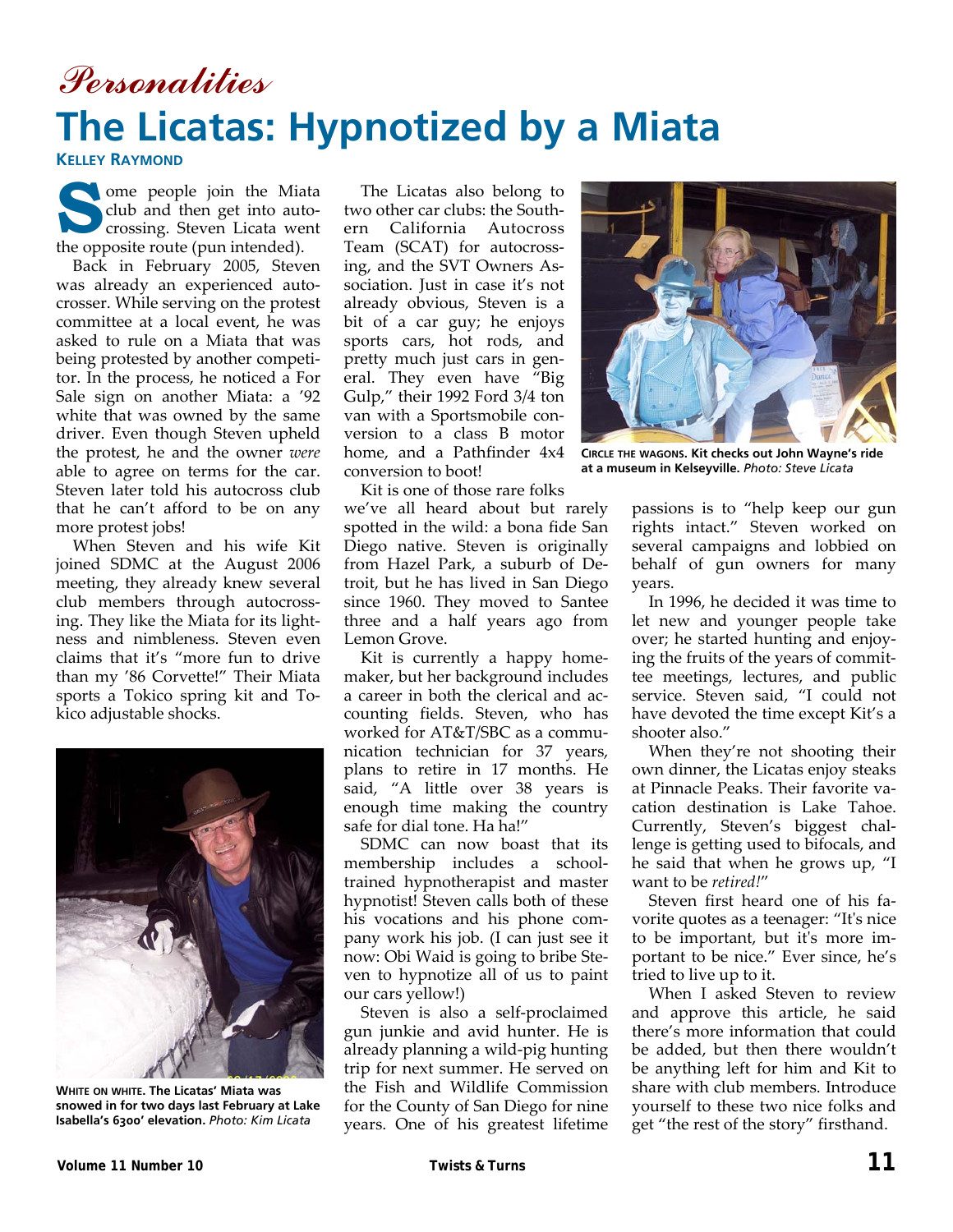## **Humble beginnings—and appreciation SCOTT LEWIS**

**I n** years past, I had observed<br>
small orange cones scattered<br>
about the stadium parking lots. small orange cones scattered One week they were positioned on the south lot; in the next week, they were on the west lot.

I decided to really get a good feel for what was going on. So, in March 2002, I stopped at the stadium to watch a friend compete in his Corvette. Next thing I knew, I was look‐ ing at a small Honda Civic that was for sale in the pit area. With three years of go-karting under my belt, I thought this might be a fun thing to do, since my karts had been stolen in 2001.

There seemed to be a large variety of vehicles in many different classes: Little screaming four cylinders, big roaring V8s, and a brilliant red Fer‐ rari. Heck, I thought this must be an awfully expensive sport to have a Ferrari competing. Wait! What are these Miatas doing here? Are they just watching? Why do they have numbers on them? Dang, that blue Miata was pretty fast!

I began to wonder how much fun I would have zipping around in that Honda Civic. I made an offer. He said no. I went home. Then it clicked. If I am going to spend

good, but it might be fun.

June 2002 came around, and so did a little white Miata. Now it's mine. Judy and I can put the top down and ride around. I did much research on the Miata and found there to be numerous accessories available. There was even a Miata club in San Diego.

I cleaned the car up really well and put a set of non‐stock wheels on it. Hmm, that looks kind of cool now. I threw a set of what I thought were good autocross tires on the stock wheels, and went to the stadium for my first event, where I fin‐ ished 13th—out of 13.

Fast forward to the present. Judy is the treasurer and I am the vicepresident of the San Diego Miata Club. Judy has her 1999 10AE Miata, and I have my 1990 Crystal White. We have been on just about every run, driven what seems like every winding road in the county, watched many new faces appear at the monthly meetings, had close friends move away, and grieved for some much loved ones who passed away.

In this wonderful club, I have laughed until I couldn't breathe, and I have cried until I couldn't see.

\$3,500 on a car to compete in, those little Miatas seemed sporty. Besides, I can take Judy with me and cruise the beaches with the top down this summer. We would have a blast in a con‐ vertible. And I could get it ready to com‐ pete too. I probably won't be any



**Scott's Miata, in full autocross dress.** *Photo: Scott Lewis* 

I proposed to Judy at the Christmas party on December 11, 2005, won many autocross class events, and wished Godspeed to Our Pal Sal in September 2006. My magnetics were awarded to me by Sal in December 2002.

This was not meant to be a "story of my life" type of article. Rather, it was meant to be an article that reflects what this family means to both Judy and me. Through the good times and the bad, both public and personal, we feel that our Miata friends have always been there for us. I wish we could give back as much as this club has given us.

#### **DRIVE-IN** *(Continued from page 1)*

Tootsie Rolls, a personal favorite.

Vicki Kiehl drummed up interest and whetted our appetites for her upcoming "Cars, Nuts and Ribs Run" by passing out bags of roasted peanuts. I thought it would be okay to just toss the shells on the ground, but followed another's orders to put them in the bag.

And then there were Jerry and Janice Boster's rum‐laced tea cakes. I made it a habit of staying close to Jerry so I could snag another one each time he started around with them again.

There was other food shared that's one thing that makes this an‐ nual club activity such an enjoyable evening—and I apologize for not mentioning all of the providers by name. The young people just be‐ yond the left end of our row of chairs never once offered to share their pizza with us.

To recap, a fun time really was had by all. And now that Debbye has once again Done the Drive‐In for 2006, we look ahead to next year with hopes for the same great fun with friends, and the remote possibility of a better picture.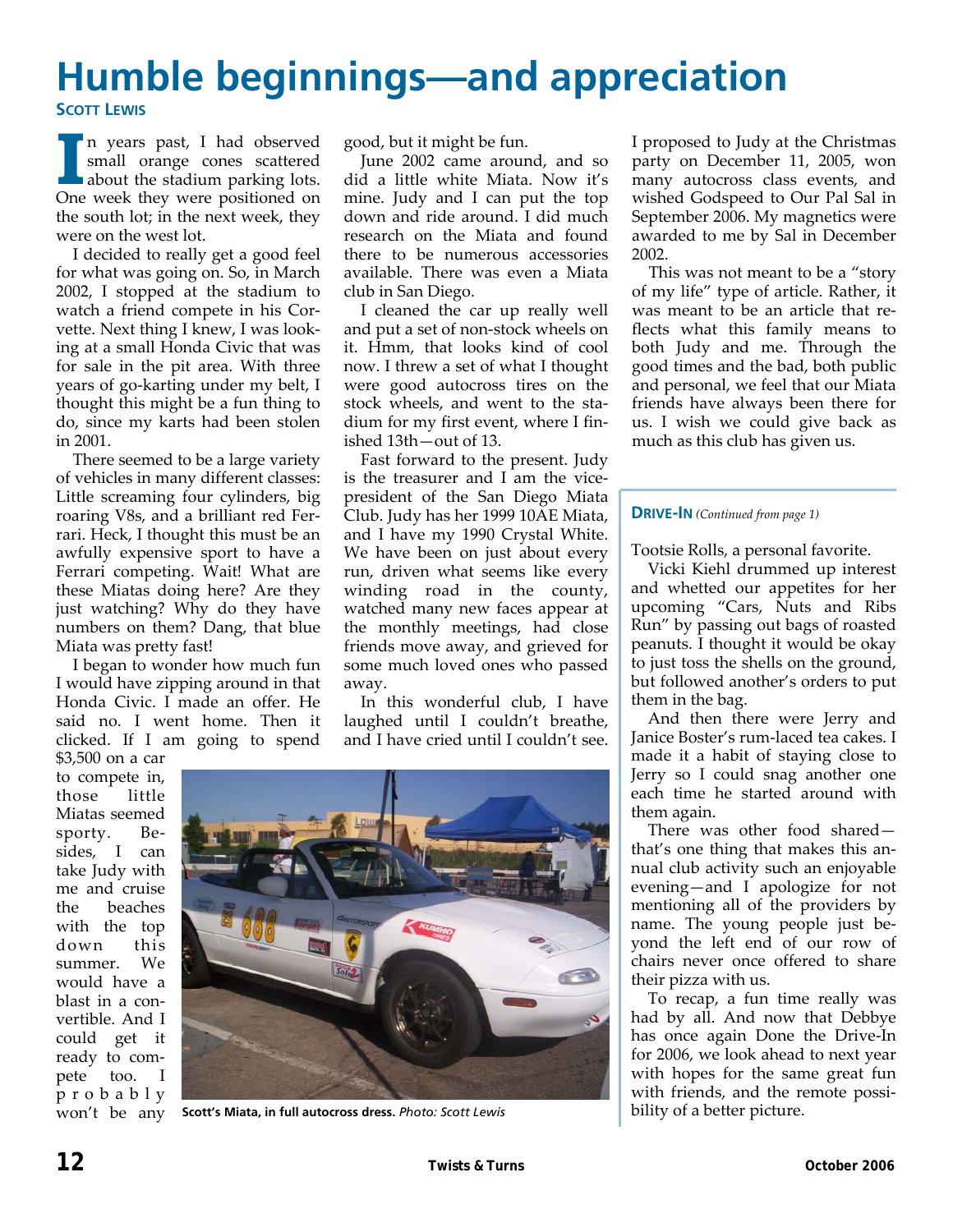## **Miatafun's Yosemite Moonlight Run TOM WOOD**

**F**ive Miata clubs enjoyed an-<br>other fantastic Moonlight<br>Run in Yosemite National<br>Park We even had one member other fantastic Moonlight Run in Yosemite National Park. We even had one member who flew in from New Jersey just for this event. He said he did the last Yosemite run and just would not miss it again.

Saturday, there was a morning run above the Bass Lake area up into the hills that took us to Grizzly Road. With 26 Miatas, it was quite a site. There were lots of smiles when we hit the top, and that was just the beginning. We heard from our ra‐ dios that the trip through the tall



**Members of the Miners Club (Reno) pose with one of the oldest and largest redwoods in the Sierra.** *Photo: Mike Wong* 

We started out at the Flying J with 16 Miatas taking the back roads, freeway, and a few straight streets. But when we hit the twisties, the fun began and did not let up for the next two days of driving. Upon arrival at the Shilo Inn, we slowly recognized our fellow Miata drivers, and formed dinner parties for the evening, visiting different restau‐ rants in the neighborhood. Marna and I went to a Chinese restaurant within walking distance from the hotel with a group of 10.

After everyone finished with din‐ ner, we congregated in our room for socializing and refreshments. Many thanks to Kathy for the fantastic, never‐ending margarita machine! The party broke up somewhere be‐ tween 9:30 and 10:00 p.m.; we all wanted to get a little sleep, since we were to be up for a long day tomorrow.

trees and shady lanes covered some of the best roads. Everyone kept saying that this was the best road. Of course, every time we changed roads, it was updated to, "No, *this* road is the best."

We finally arrived back at the hotel just before 1:00 p.m., and everyone headed out to pick up something for a picnic lunch in the valley.

Finally, the three o'clock run approached, and everyone was ex‐ cited about the run to Yosemite Valley. It was amazing to find out that

almost half of the people joining us have never been to Yosemite.

Our first stop was the Mariposa Grove, which has one of the largest groves of sequoia trees. Many peo‐ ple took the tram tour, which left shortly after we arrived at 4:00 p.m.

When they returned from their entertain‐ ing tour, we be‐ gan our trip to the valley.

The run was perfect. Stop‐ ping at "Tunnel View," we gath‐ ered and checked out the valley we were about to enter. As we all were present and ac‐ counted for, we headed off in a string of 30 Miatas to the valley floor, and found our way to the parking lot just for Miatas. "No OTM's here."

After visiting the store and enjoy‐ ing a picnic lunch, we all headed back to our cars for more checking out of the valley. As the sun began to set (a little faster than on our pre‐ run), we headed straight to Glacier Point. What a road! As we arrived, we could see the moon coming up over the mountains—a beautiful site!

Abe's laser lighted a few points on the mountains! Flashlights were flashing us, and in return we would flash ours back, which was kind of fun. It made you feel like a kid in the old days, sending light signals.

As the moon rose, some of us headed back to the hotel, others stayed and watched the moon rise high in the sky, and took some time‐ lapse pictures. We all then headed back to the hotel for some much needed rest.

Sunday morning, after an exciting night and breakfast, we all said our goodbyes and gathered in groups that were "going my way." Every‐ one was smiling, thanking Marna for another great adventure in the Yosemite Valley, and asking if we will we do it again in two years. We will just have to wait and see.

### *Twists & Turns* **is printed by:**

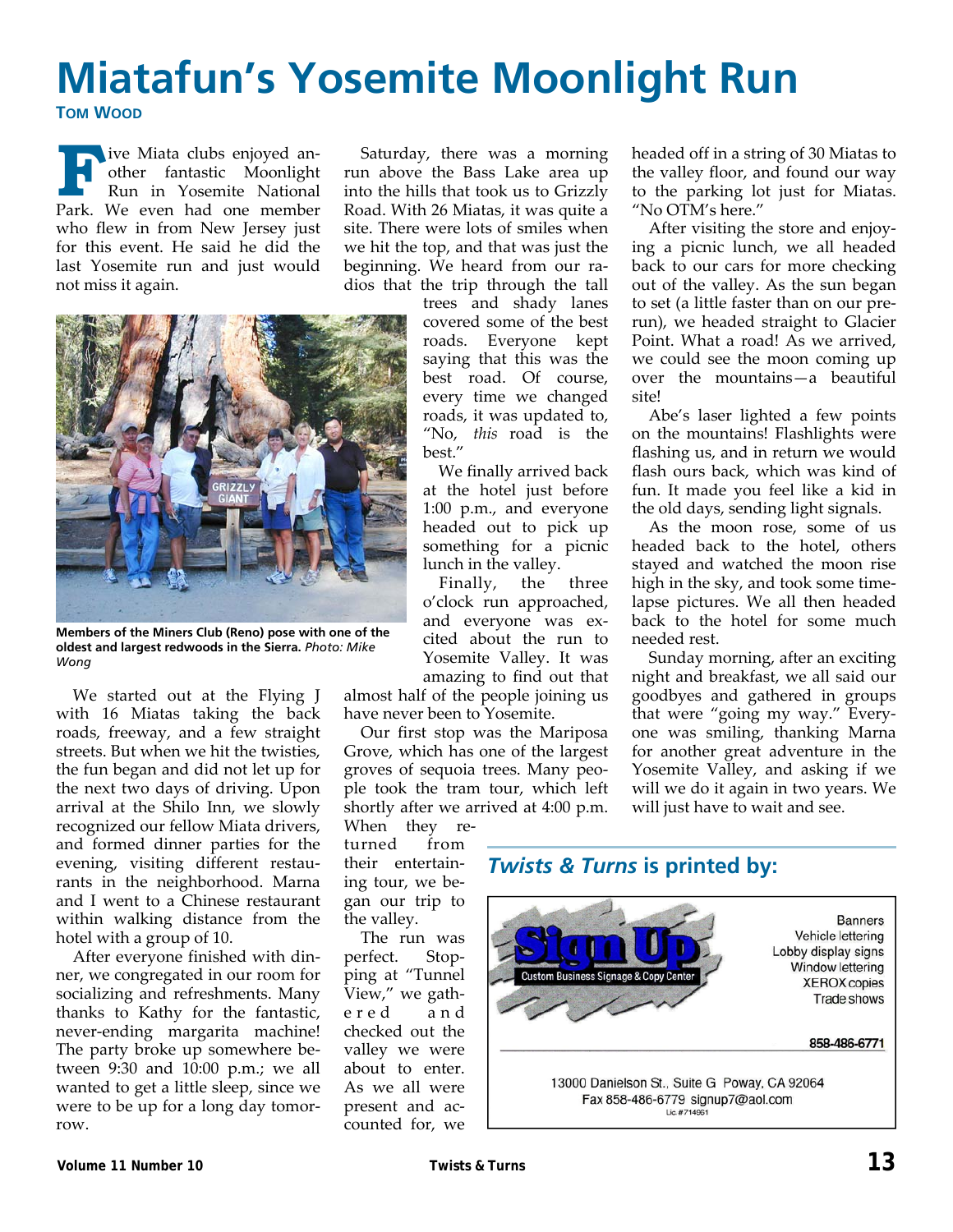# **Eibach Pro-kit springs transform NC**

#### **JERRY STANDEFER**

**T The NC's** overly soft<br>
most criticized aspect of the<br>
NC The car still handles well but the suspension is probably the NC. The car still handles well, but the amount of body roll in curves is quite a sight. Not only is this amount of body roll embarrassing, but it is also unnerving and makes you uncomfortable while aggressively attacking the twisties. If you place a lot of faith in the car's suspension and tires, the car pulls through just fine. But, this trait is very un‐Miata‐like.

My NC is a 2006 Grand Touring model with the six‐speed manual transmission, Suspension Package, and Premium Package. The Suspen‐ sion Package adds a limited‐slip dif‐ ferential and Bilstein shocks, but leaves the base springs in place. I de‐ cided to upgrade the suspension with a set of Eibach Pro‐kit springs. These springs are the same as the Mazdaspeed springs, without the red paint, Mazdaspeed labels, and higher price.

#### **Purchase and installation**

I purchased my springs from our local Mazda performance specialist, Brian Goodwin. He answered every question I had, and made several rec‐ ommendations. He even gave me a ride in his NC (a 2006 Sport, with af‐ termarket coilovers and sway bars) to show me what the NC is capable of. I purchased the springs for \$249 minus the special discount for SDMC mem‐ bers.

The springs were installed by our favorite shop: Dennstedt's Auto Re‐ pair. They had never worked on the NC's suspension before, but Rocky had replaced the springs on an RX‐8, which is nearly identical to the NC. I dropped off my car in the morning, and Rocky had it ready in the early afternoon. The price was great, service was fast, and I know it was done right.

After the installation, I had an alignment performed by Lutz Tire. The alignment specifications were recommended by Brian Goodwin for aggressive street driving: 1.2 degrees negative camber, maximum castor, and 1/32 inch toe‐in front and rear.

#### **Dynamics transformation**

The new springs transformed every dynamic aspect of the car, which I should have expected, but was pleas‐ antly surprised by.

Body roll has been drastically de‐ creased. It's still there, but in very ac‐ ceptable levels. Cornering is nearly as flat as my previous Miata: a 2004 Mazdaspeed. Thicker sway bars can be added to further reduce body roll, and they can be exchanged with the RX‐8's sways, which is probably cheaper than the Mazdaspeed ver‐ sions.

Squat and dive have also been dras‐ tically reduced. With the stock springs, your gear shifts are an‐ nounced to the rest of the world as the car dives forward when you let off the throttle, and then squats violently back as you apply throttle. Even the slightest acceleration will point the Xenon headlights skywards, right into

the eyes of that on‐ coming lifted full‐size pickup. Braking with any kind of enthusi‐ asm points your view to the road just ahead of the bumper. With the new springs, these behaviors are eliminated.

Acceleration and braking responses are surprisingly quicker. Because initial energy is not lost during

squat and dive, engine and braking power get to the road much quicker. During the first few days after the new springs were installed, I was con‐ stantly chirping the tires, activating the traction control, or locking up the seatbelts.

The new springs, combined with the new alignment, drastically trans‐ formed the NC's handling. There is a lot more grip, more immediate steer‐

ing response, and very little body movement in the twisties. I can even generously apply power in a curve, which is something I couldn't do safely with the stock springs and alignment. The transformation was so drastic, it feels like a whole different car.

#### **Improved ride and looks**

The new springs are about 26% stiffer than the stock springs. How‐ ever, they don't feel that much stiffer over bumps and other road imperfec‐ tions. The ride is noticeably more firm, but it is still very comfortable and smooth. I would say it still rides softer than the base suspension on the NB.

The new springs lower the NC's ride height by about 1.5 inches; the front is lowered slightly more than the rear. This drop removes that 4x4 stock appearance. The car looks lower, wider, and longer as a result. Even those infamous front fender bulges look cohesive now that the huge gap between them and the tires is gone.



**The new springs have dynamically and visually transformed the NC.** *Photo: Jerry Standefer*

#### **Summary**

The only downfall I have found from these springs is the lessened ground clearance, which is a problem with any type of lowering spring. You quickly learn to take it easy over speed bumps and curb ramps. Other‐ wise, just about every aspect of the NC is improved. I would highly recommend these springs to anyone looking to improve their NC.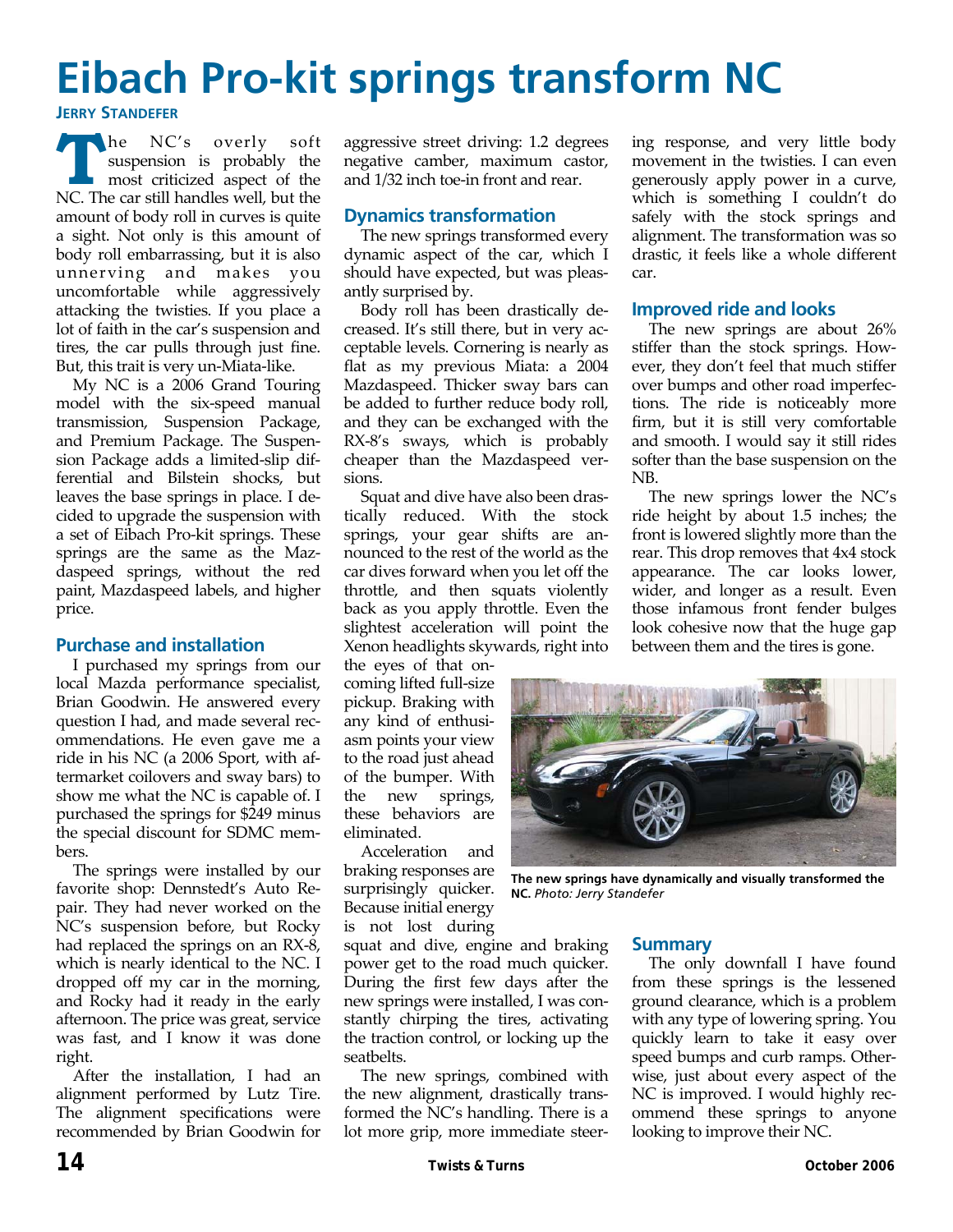# **Classified Ads**

#### **MIATA PARTS FOR SALE**

**Various parts.** M1 Racing Beat hard boot, Starlight Blue, excellent, sharp: \$200. 18-inch Enkei 5-spoke rims with good Z-rated rubber: \$400. M1 rally bar (attaches to front "teeth") similar to Cobra nerf bar: \$75. RARE! M1 factory fog lights, mounts to existing hardware (European amber lens): \$200. M1 steering wheel (leather, excellent) without airbag: \$50. Phil Daoust, 760-789- 7416, *BEARSCHILI@aol.com* (Aug)

#### **MISCELLANEOUS FOR SALE**

**CG-Lock.** This simple device attaches to your existing seat belt to keep it tight when autocrossing or racing. See *www.cg-lock.com* for details. New ones cost about \$40. This slightly experienced one is yours for \$20 obo. Larry Clark, *larryclark@pobox.com*, 760-737-8971. (Aug)

#### **ANNOUNCEMENTS**

**Buying or selling** your Miata or Miata accessories? You can do it for free on Miatamart—the Miata for Sale web site, run by SDMC member Rainer Mueller. Check it out at *www.miatamart.com*.

**Classified ad space is provided at no cost to** *SDMC members only***. Ads must include first and last names, telephone number, and e-mail address, which must agree with current club roster.** 

**Send ads to** *newsletter@sandiegomiataclub.org***. Ads will run for four months unless canceled, and may be revised and resubmitted.** 

# **Member Discounts**

**Many** vendors offer discounts to Miata Club members. The club does not endorse these vendors, but lists them as a membership benefit. Miata Club members. The club does not endorse these vendors, Some offers may require you to show a current SDMC membership card.

Businesses that wish to be listed must offer a discount from their normal retail prices to SDMC members. Listings are limited to five lines (about 30‐35 words). Contact *newsletter@sandiegomiataclub.org* for more information.

#### **Automotive Services**

**Allen's Wrench.** Mazda Master Techni‐ cian. 1620 Grand Avenue, San Marcos. 760‐744‐1192. Discount: 10% (except oil changes).

**American Battery**. Miata batteries & all other batteries. 525 West Washington, Escondido. 760‐746‐8010. Contact: Jeff Hartmayer. Discount: Fleet discount on all products.

**Bumper Express**. Plastic bumper repair at shop or mobile truck will come to you. 9630 Black Mountain Rd., Ste. J, off Miramar Rd. 877‐228‐6737. *www.bumper express.com*. Discount: 20%

**Coast Car Covers, Inc**. Car covers, cockpit covers. 1229 Morena Blvd., San Diego. 619‐275‐7100. Discount: Wholesale price.

**Express Tire**. Auto repair, tires. 12619 Poway Road, Poway. 858‐748‐6330. Man‐ ager: David Dolan. Discount: 10% on parts and labor, including tires.

**Geri's Bazaar**. Custom deck bags, boot bags, travel bags. Maximize the space in your trunk. Contact: Geri Causarano. 828‐ 400‐1673. *www.geris‐bazaar.com*. Substan‐ tial savings to club members.

**Good‐Win Racing LLC**. Miata intakes, exhausts, shocks, springs, & goodies from Racing Beat, Moss, and more.<br>www.goodwin-racing.com. 858-775-2810. www.goodwin-racing.com.

Special club price on everything.

**Hawthorne Wholesale Tire**. Tires, wheels, brakes, and suspension. 877 Rancheros Dr., San Marcos. 760‐746‐6980. Discount: 10%

**Just Dings Ltd**. Mobile paintless dent re‐ moval. 858‐569‐3464. Discount: 15%

**Kesler Customs**. Miata chassis braces, adjustable dead pedals, hide‐away license plate brackets. Installation of aftermarket parts, fabrication, light welding. Ted Kesler, 619‐421‐8472. Special club prices.

**Knobmeister Quality Images**. 3595 Gray Circle, Elbert, CO 80106‐9652. Joe Portas, *joe@knobmeister.com*. 303‐730‐6060.

**Langka Corp**. Guaranteed paint chip and scratch repair system. Cleaning, detailing, and restoration products. 800-945-4532. *www.langka.com*. Discount: 30%.

**Larry Dennstedt's Auto Repair**. 4283 41st Street, San Diego. 619‐284‐4911. Discount: 10% on labor.

**Lutz Tire & Service**. Alignment specialist, tires. 2853 Market Street, San Diego. 619‐ 234‐3535. Ask for Mike. Discount: 10% on parts (tires not included).

**Magnolia Auto Body**. Restorations, body work. 476 West Main Street, El Cajon. 619‐ 562‐7861. Ask for T.J. Discount: 10% on labor and parts.

**Porterfield Enterprises Ltd**. Brake pads, rotors. 1767 Placentia Ave., Costa Mesa. 949‐548‐4470. Discount: 15% on Porter‐ field & Hawk brake pads; \$10 off rotors; \$9.25 for Motul 600 brake fluid (1 pint).

**Smog Squad**. 3342 Rosecrans, San Diego. 619‐223‐8806. General Manager: Jose Munoz. Discount: \$10 on smog tests.

**Team Voodoo**. Nearly legendary shift knobs, t‐shirts, hats, decals, etc. *vbob@teamvoodoo.com* or fax 858‐679‐9484. Discount: 10% and no sales tax.

**Thompson Automotive**. Cool accessories

for our cool cars; oil filter relocation kits, gauge kits, air horns, brakes, Voodoo knobs, & MORE. *www.thompson‐ automotive.com*. 949‐366‐0322. Discount: 10%

**Tri‐City Paint**. Professional detailing, pro‐ ducts, paint, airbrushes, car covers. West Miramar Area: 858‐909‐2100; Santee, Mis‐ sion Gorge: 619‐448‐9140. Discount: Body shop pricing #CM6660.

**WheelStore**. Wheels, tires, suspension, alignment. 208 S. Coast Hwy., Oceanside. 760‐967‐1336. Contact: Joe Jordan. Dis‐ count: Wholesale price on tires; \$10 off alignments.

#### **Mazda Dealerships**

**Bell Road Mazda**. Phoenix. 800‐765‐5292. Ask for John Mardueno or Scott Moehn. Discount: 20% on Mazda parts and acces‐ sories.

**Mazda of Escondido.** 760‐737‐3200. Dis‐ count: 15% on parts and labor (not includ‐ ing smog certification.)

**Westcott Mazda**. National City. 619‐474‐ 1591. Discount: 10% on parts or labor (except oil changes).

#### **Other Services**

**Alarm 2000**. Residential and commercial alarm installations and monitoring. Free equipment with 2‐way voice & free install. Buffy Hergenrader, 619‐221‐0948. *buffy@ iopener.net*. Discount: No connection fee.

**Coldwell Banker Real Estate**. David T. Bryan, Realtor. 619‐334‐4625. *davidbryan @coldwellbanker.com*. Free market analysis. No transaction fees for SDMC members or referrals!

**Rosin & Associates**. Attorneys at law. Accidents, insurance issues, general civil law. No recovery, no fee. Anita Rosin, *anita.rosin@rosinlaw.com*. 619‐543‐9600. Discount: 10% on attorneys fees.